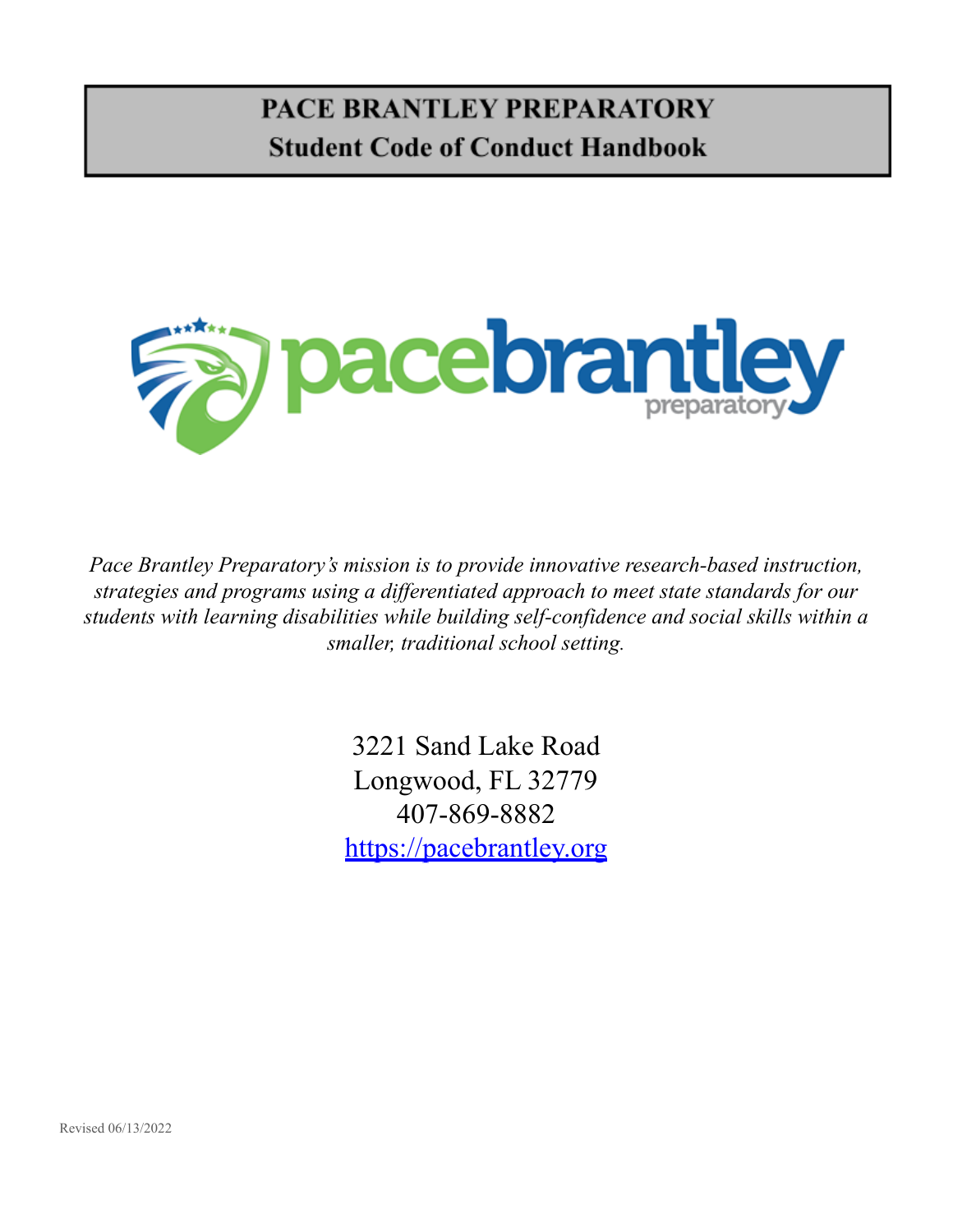

# **Parent/Guardian Partnership**

Parents/Guardians are partners with faculty and administration of Pace Brantley Preparatory in the education of the students.

This partnership comprises:

- support of the Mission of our School
- open and respectful communication with faculty, administration, staff, and other parents
- support of the students and their decision making by following dress code guidelines, observing attendance policies, abiding by School regulations (and state laws) upholding other School policies as outlined in Student Handbook, and involvement in the school community

Pace Brantley Preparatory believes that a positive and collaborative partnership between the School and the student's parents(s) or guardian(s) is essential to the fulfillment of the School's mission. Behavior by the student's parent(s) or guardian(s) that is not in compliance with the School's policies or culture will not be tolerated. Inappropriate, aggressive, threatening, or harassing behavior towards a faculty or staff member is in violation of the school's mission. This would include driving on school property.

In such cases, Pace Brantley Preparatory reserves the right to separate the student and family from the School for the current academic year or not re-enroll the student if the School concludes that the actions of a parent or guardian make a positive and collaborative relationship impossible or seriously interfere with the School's accomplishment of its educational and safety responsibilities. The decision of Pace Brantley Preparatory in these matters shall be final.

# **By electronically signing the handbook in the FACTS Management System, you are acknowledging compliance with this Parent Partnership policy.**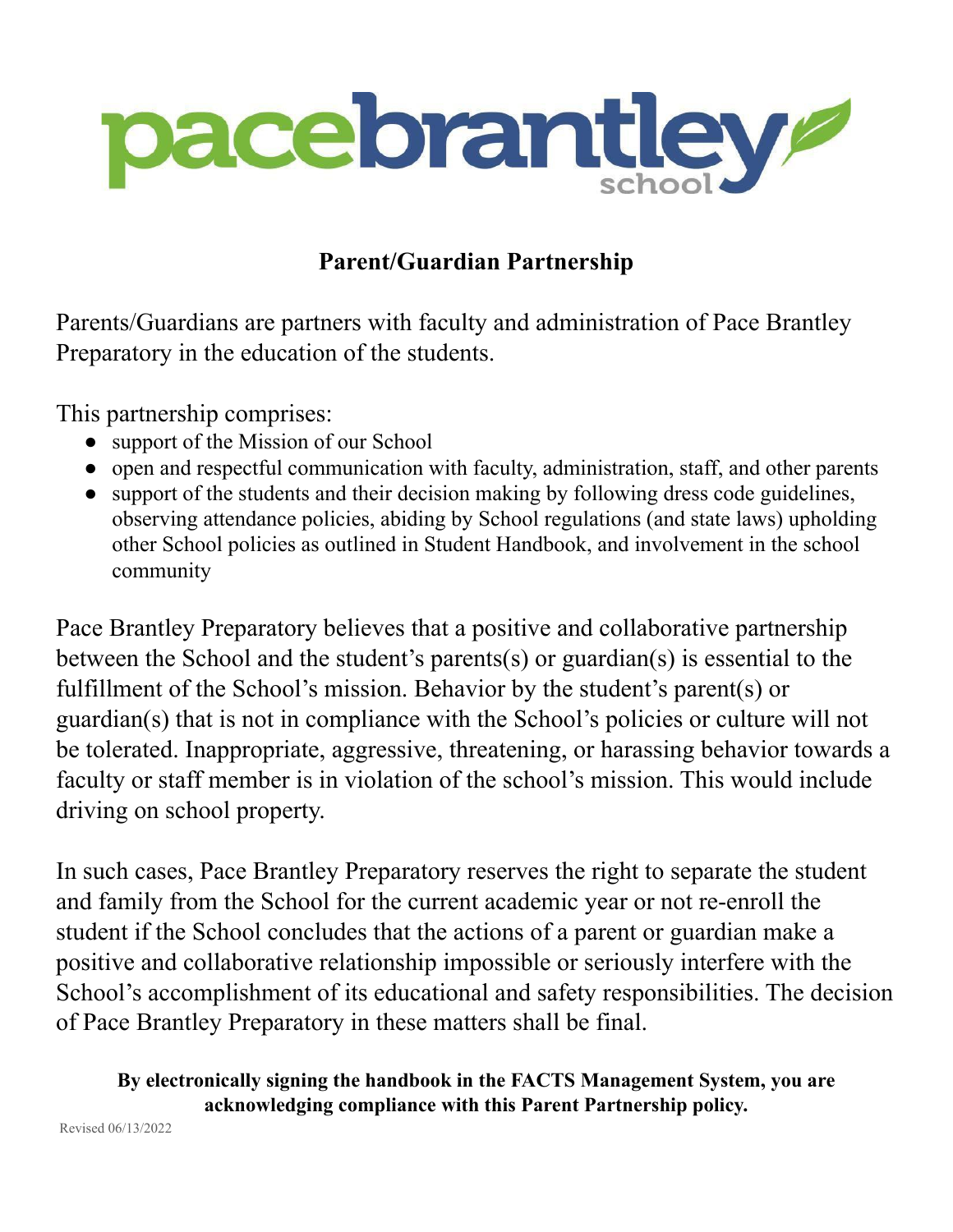

# **Assumption of the Risk and Waiver of Liability Relating to Coronavirus/COVID-19**

The novel coronavirus, COVID-19, was declared a worldwide pandemic by the World Health Organization (2020). COVID-19 is extremely contagious and is believed to spread mainly from person-to-person contact. As a result, federal, state, and local governments and federal and state health agencies recommend social distancing and have, in many locations, prohibited the congregation of groups of people.

Pace Brantley Preparatory ("the School") has put in preventative measures to reduce the spread of COVID-19; however, the School cannot guarantee that you or your child(ren) will not become infected with COVID-19. Further, attending the School or any school-based activity off campus could increase your risk and your child(ren)'s risk of contracting COVID-19.

**……………………………………………………………………………………………………**

By electronically signing the handbook, I acknowledge the contagious nature of COVID-19 and voluntarily assume the risk that my child(ren) and I may be exposed to or infected by COVID-19 by attending the School or any school-based activity off campus and that such exposure or infection may result in personal injury, illness, permanent disability, and death. I understand that the risk of becoming exposed to or infected by COVID-19 at the School may result from the actions, omissions, or negligence of myself and others, including, but not limited to, School employees, volunteers and program participants and their families.

I voluntarily agree to assume all of the foregoing risks and accept sole responsibility for any injury to my child(ren) or myself (including, but not limited to, personal injury, disability, and death) illness, damage, loss, claim, liability, or expense, of any kind, that I or my child(ren) may experience or incur in connection with my child(ren)'s attendance at the School or its programs. On my behalf, and on behalf of my child(ren), I hereby release, covenant not to sue, discharge, and hold harmless the School, its employees, agents, and representatives, of and from the claims, including liabilities, claims, actions, damages, costs or expenses of any kind arising out of or relating to any of the risks of COVID-19 described above even in the event that the School, School employees, agents, representatives, volunteers, or parents, guardians or other caregivers for children cause the risk or its consequences to occur through their own negligent acts or omissions. I understand and agree that this release includes any claims based on actions, omissions, or negligence of the School, its employees, agents, and representatives, whether COVID-19 exposure or infection occurs before, during, or after participation in any School classroom instruction, program or event, including extracurricular events or activities.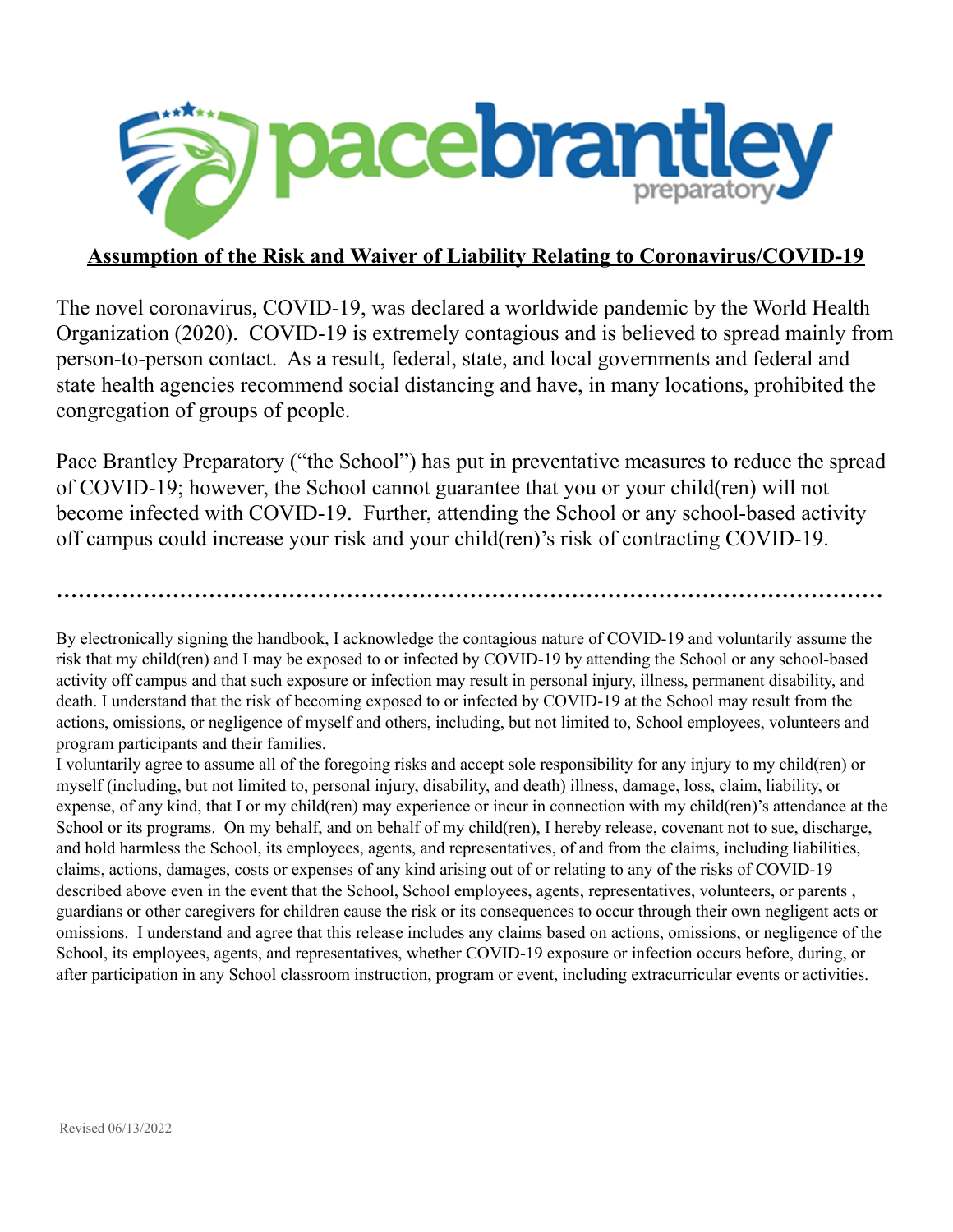# **Table of Contents**

## **RIGHTS AND RESPONSIBILITIES**

- STUDENTS RIGHTS
- TEACHERS RIGHTS
- ADMINISTRATION RIGHTS
- FAMILY RESPONSIBILITIES
- STUDENT RESPONSIBILITIES

# **STUDENT EXPECTATIONS**

### **ATTENDANCE**

**●** CLASS ATTENDANCE

### ● EXCUSED ABSENCES AND TARDIES

### **DRESS CODE**

- CLOTHING
- $\bullet$  HAIR
- SHOES/HATS
- SPIRIT DAYS
- FREE DRESS

### **COMMUNICATION**

- TEACHER CONFERENCES
- VISITORS ON CAMPUS
- FIELD TRIPS
- SCHOOL EVENTS

#### **TECHNOLOGY**

- TELECOMMUNICATIONS AND ELECTRONIC DEVICES
- IPAD
- CELL PHONES

#### **DISCIPLINE**

- INFRACTIONS POINT SCALE
- **INFRACTION POINT VALUES**
- DESCRIPTIONS
- STUDENT DETENTION, SEARCH AND SEIZURE
- FORMS OF AGGRESSION

#### **HEALTH SERVICES**

- WHEN TO STAY HOME
- MEDICATION AND HEALTH PROCEDURES
- FOOD POLICY
- PARTY POLICIES
- NOTES FROM SERVICE PROVIDERS

#### **PARKING**

- PARKING/VEHICLE RULES
- ARRIVAL AND DISMISSAL
- BEFORE AND AFTERCARE

# **EXTRACURRICULAR ACTIVITIES**

● ACADEMIC ELIGIBILITY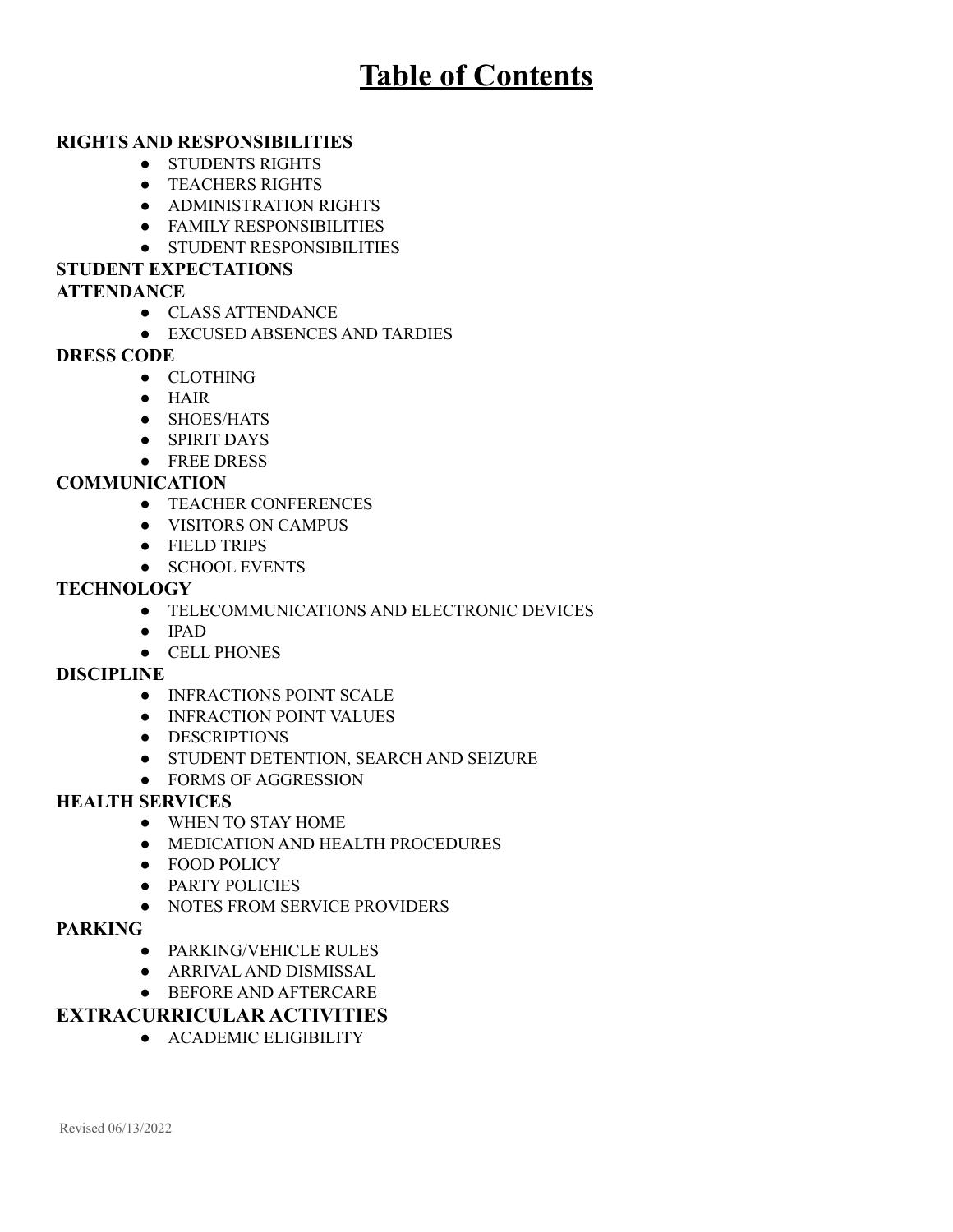# RIGHTS AND RESPONSIBILITIES

#### **STUDENT RIGHTS**

Students attending Pace Brantley Preparatory have the right to an appropriate education, which includes the right to equal educational opportunities without regard to race, national origin, gender, disability, or sexual orientation. Students are also vested with other fundamental rights. Among these is the right to:

- be informed of the rules from the Student Handbook
- a safe and orderly environment in which to learn
- know about and use school guidance services
- be treated with dignity and respect
- reasonable and fair treatment
- be protected by laws prohibiting the release of personally identifiable information, other than directory information, to any unauthorized party without the consent of parents/guardians, or students 18 years of age or older
- be notified of failure or the potential for failure as outlined in the progress-reporting schedule
- express opinions

\*Note: Any behavior which substantially interferes with the orderly operation of Pace Brantley Preparatory is prohibited and may be subject to disciplinary actions.

## **TEACHER RIGHTS**

Teachers have the responsibility to maintain order in their classroom, educate Pace Brantley Preparatory students to the best of their ability, and the right to expect certain behavioral standards. Among these is the right to:

- maintain a positive atmosphere for learning
- expect students to follow instructions and guidelines of teachers, personnel, volunteers, and chaperones on campus and during off-campus school functions and activities
- take disciplinary measures as a means of helping students change their behavior including: reprimanding, warning, counseling, use of reasonable period detention, removal from class, referral to the Guidance Support Team/Student Services, and use of parental conferences

## **ADMINISTRATOR RIGHTS**

School administrators maintain the authority to use their discretion in best practices for correcting unacceptable behavior or conduct. Severity and circumstances of a situation may alter consequence and remediation imposed on the student.

A positive attitude causes a chain reaction of positive thoughts, events, and outcomes. It is a catalyst and it sparks extraordinary results. - Wade Boggs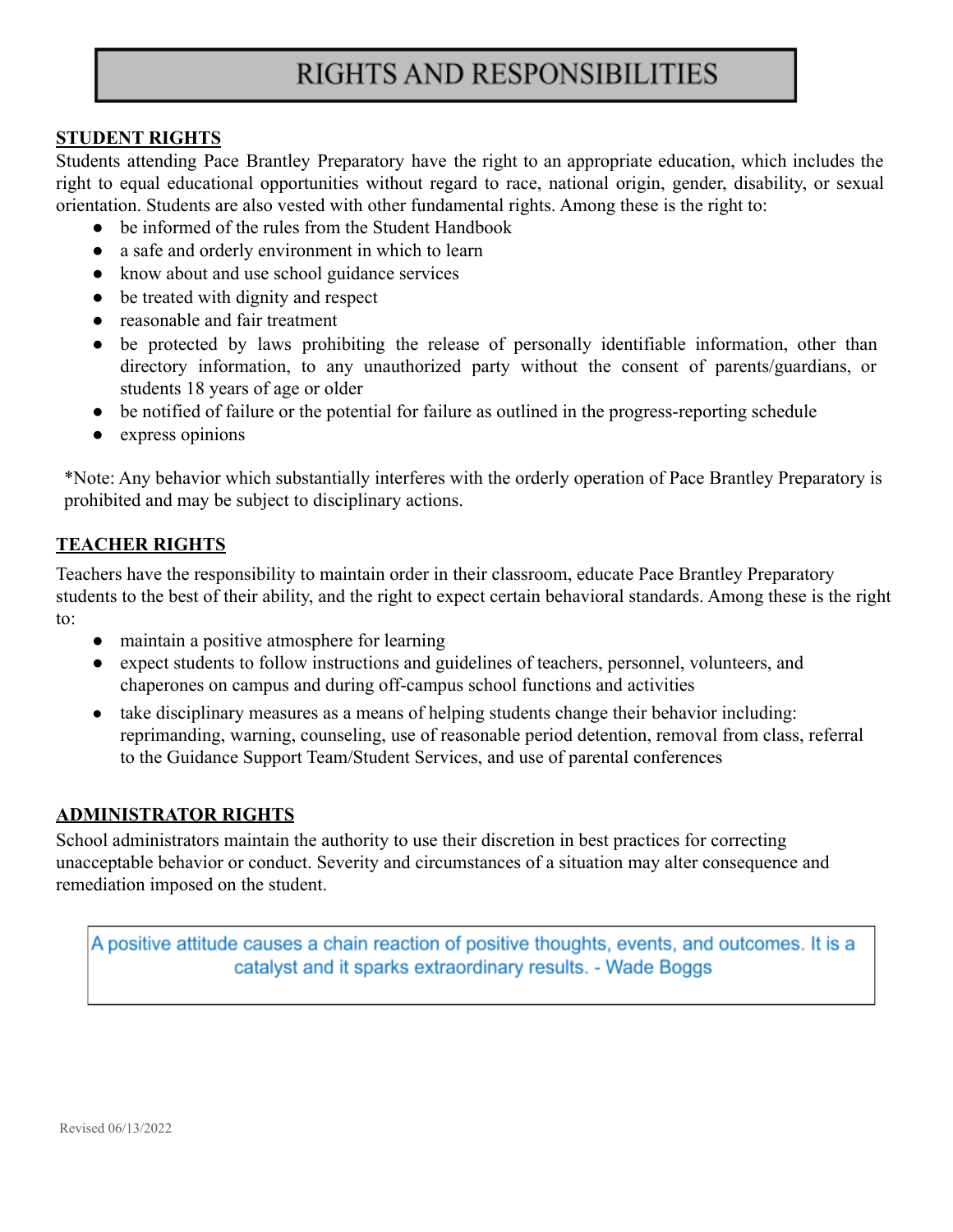# **FAMILY RESPONSIBILITIES**

By enrolling a child in Pace Brantley Preparatory, all parents/guardians agree to comply with the essential parental responsibilities including but not limited to:

- reviewing the contents of the Student Handbook with their child
- ensuring the daily attendance of their child and promptly report and explain any absences or tardiness from school
- providing their child with the resources needed to complete class work
- assisting their child in being healthy, neat, and clean
- bringing to the attention of the school any problem or condition which affects their child or other children of the school
- ensuring their child does not bring inappropriate and/or contraband items to school (see Discipline section)
- regularly discussing report card and work assignments with their child
- ensuring that the school has up-to-date home, work, and emergency telephone numbers
- ensuring that current emergency health care information regarding their child is on file with the school
- communicate with the school (i.e.: talk to the child's teacher, return requested forms, etc.)
- refrain from text messaging my child during school hours via cellphone, iMessaging or another type of messaging app. Parents will call the front office if they need to contact their child(ren).
- parents/guardians driving on campus for any reason must follow the posted speed limit of 5 mph, refrain from talking on cell phones, and place a hang tag where it is visible to all staff on campus.
- parents/guardians are ultimately responsible for anyone driving on school property and following the expectations listed in the above line.
- timely payment of fees and invoices for services rendered due to service providers who are in partnership with Pace Brantley Preparatory

## **STUDENT RESPONSIBILITIES**

- adhere to all guidelines in Pace Brantley Preparatory's Student Code of Conduct Handbook
- attend all classes daily and be punctual
- come to class with all necessary materials and be prepared to learn
- take advantage of learning opportunities
- use guidance services for educational and personal improvement
- treat other people and property with respect
- report hazardous or dangerous situations to an adult in authority
- immediately report threats to do harm to an adult in authority
- immediately report illegal activities to appropriate authorities
- refrain from bringing inappropriate or contraband items to school
- follow the classroom guidelines and complete all classroom assignments, homework, and projects/reports as outlined by their current classroom teacher
- be cooperative, courteous, honest, reliable, and self-disciplined
- refrain from profane or inflammatory statements
- conduct themselves in a safe and responsible manner
- listen courteously to the opinions and points of view of others
- present a clean and neat appearance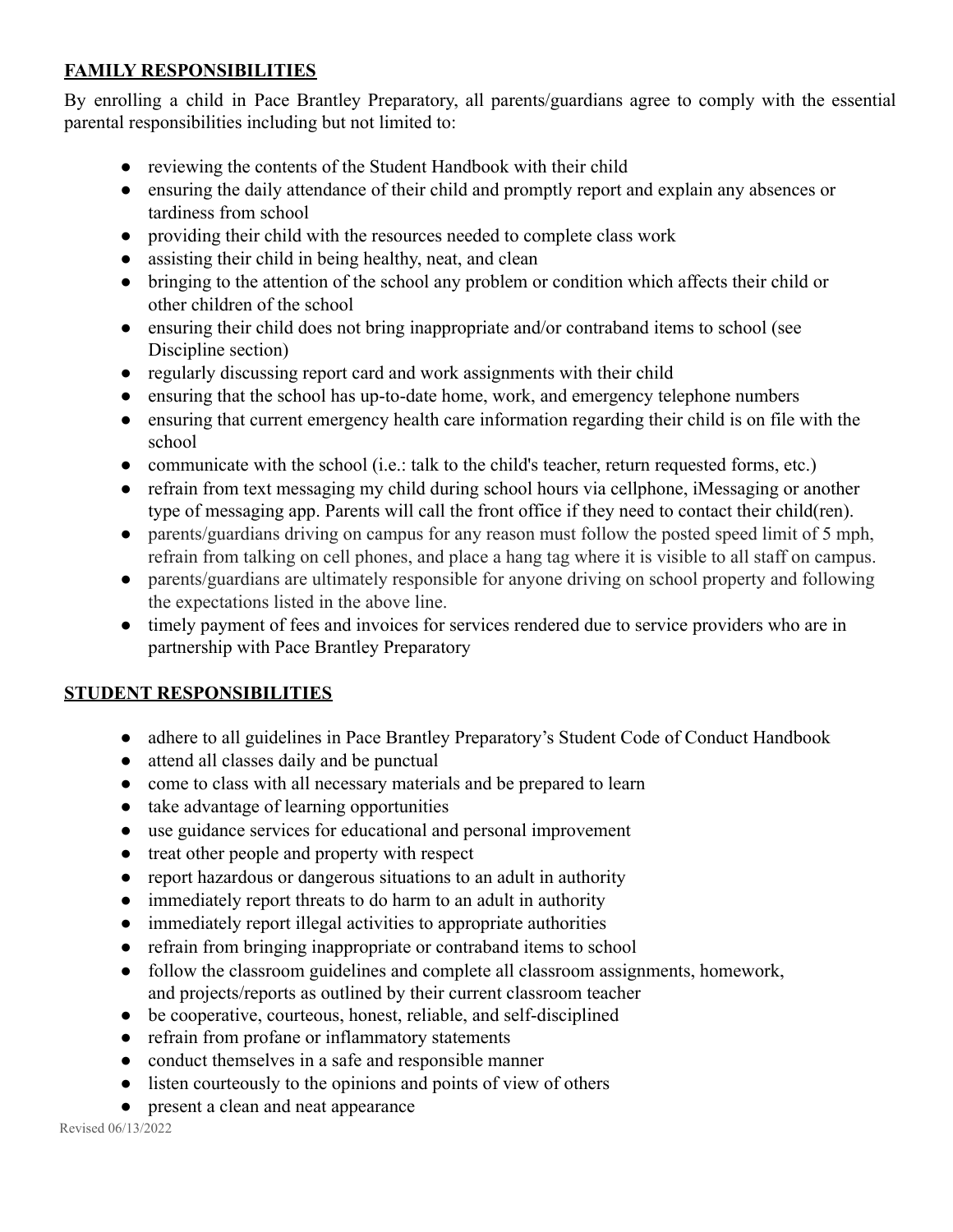• take responsibility for their own work and actions; and share with their parents/guardians grades and progress reports received relative to their progress in each class

# **STUDENT EXPECTATIONS**

## **CODE OF CONDUCT OVERVIEW FOR PACE BRANTLEY STUDENTS**

School policies protect the rights of all students and promote a safe learning environment. Students must be free to learn and teachers must be free to teach. Students are accountable for their behavior during school and school activities, and while on the school grounds at any time. Pace Brantley Preparatory, as a private institution, reserves the right to dismiss any student whose attitude or behavior threatens the well-being of the community. A student that is arrested for a felony or a misdemeanor while under the jurisdiction of Pace Brantley Preparatory is subject to immediate dismissal.

# **EXPECTATIONS OF ALL STUDENTS:**

- be respectful and obedient at all times
- tell the truth
- respect their bodies, and not take drugs
- show strength and courage, by being leaders even when others choose not to be
- pledge to treat everyone with fairness, kindness, and respect
- be on time, in attendance and prepared daily

## **STUDENTS MAY NOT:**

- possess any weapon or dangerous object
- possess or attempt to distribute illegal and/or controlled substances or intoxicants
- possess contraband including but not limited to live ammo, dummy rounds, spent ammo, cartridges, and pornographic/obscene material
- fight, threaten, harass, bully, or intimidate anyone
- damage or take property of others
- gamble for money or exchange items for favors
- propagate/display on clothing or items any obscenity, profanity, offensive, violent, or degrading content
- defy school authorities
- leave campus without permission
- cheat or falsify documents
- disrupt the learning environment or any school activities
- use unauthorized electronic-communication devices
- $\bullet$  skip school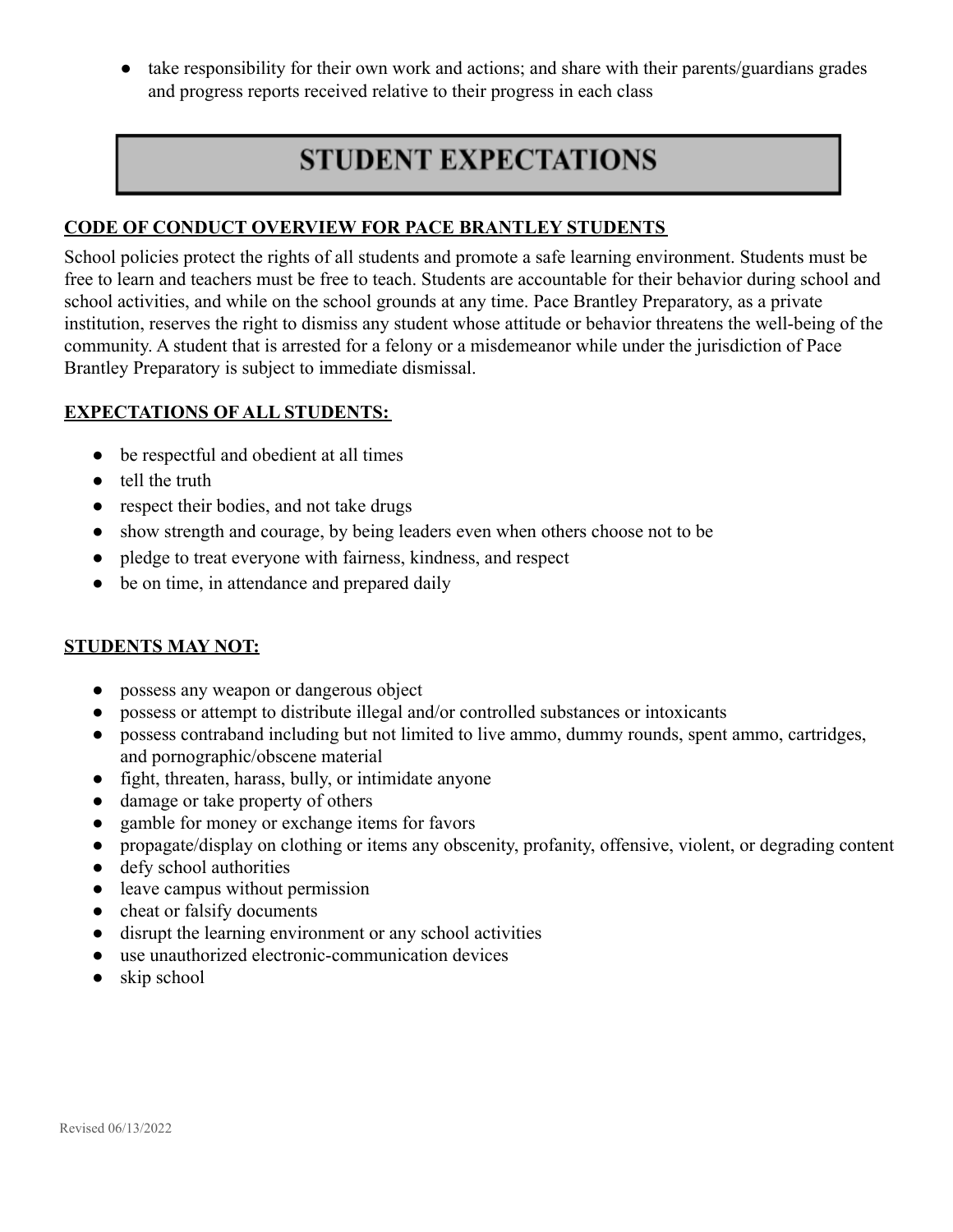# **ATTENDANCE**

### **ATTENDANCE POLICY**

The faculty and staff of Pace Brantley Preparatory know that consistent school attendance provides students with the opportunities necessary to meet course goals and objectives; therefore, it is in the best interest of student success that Pace Brantley Preparatory has the following attendance policy:

#### **CLASS ATTENDANCE**

Class attendance is defined as the student being present and in class for at least seventy-five (75) percent of an assigned class period of instruction, which means if a student arrives to class one (1) to fifteen (15) minutes later than the published time class begins, he or she is marked tardy. If a student arrives later than fifteen (15) minutes after the published time class begins, he or she is marked absent. Each student is allowed to miss 9 hours per course, per semester. **In the result a student misses more than 9 hours per course, per semester, that student will be required to make up that time in order to receive a final grade and/or credit.**

\*Students who miss 3 consecutive days will be required to have a doctor's note to return to school.

#### **ABSENCES AND TARDIES**

**Attendance:** A student who exceeds 9 hours per course in a semester will receive an incomplete (I) as a grade, will have the opportunity to make-up instructional time. Upon completion of make-up instructional time, the student shall recover the earned grade for that grading period in that particular class. A student, who is not able to utilize Wednesdays or scheduled Teacher Workdays to make up instructional time, will be granted the ability to complete make-up time at another time (summer school).

#### **STATE OF FLORIDAATTENDANCE STATUTES – Florida Statute XLVIII: Chapter 1003**

- Parents/guardians are responsible for the attendance of their children within the compulsory school age (16 years of age) unless the child files a formal declaration of intent to terminate school enrollment with the School at age 16. The declaration must acknowledge that terminating school enrollment is likely to reduce the student's earning potential and must be signed by the student and the student's parent/guardian. Parents/guardians who refuse or fail to have a child in school commit a misdemeanor, punishable as provided by law.
- A habitual truant is defined by law as a student who has 15 unexcused absences within 90 calendar days, with or without the knowledge or consent of the parent or legal guardian. Accumulated tardies and early departures shall be considered unexcused absences. Three unexcused tardies or early releases will equal one unexcused absence for the purpose of defining a habitual truant.
- Students 16 years of age and older, shall have all rights accorded to their records, unless they are dependent on their parents as defined in the Internal Revenue Code. Students, 16 years of age and older, in K-12 educational programs are required to be in compliance with attendance and discipline policies of Pace Brantley Preparatory.
- students and families violating the state truancy law may face court action
- **●** Regarding truancy, PBP will follow the Florida State Statute regarding excused vs unexcused absences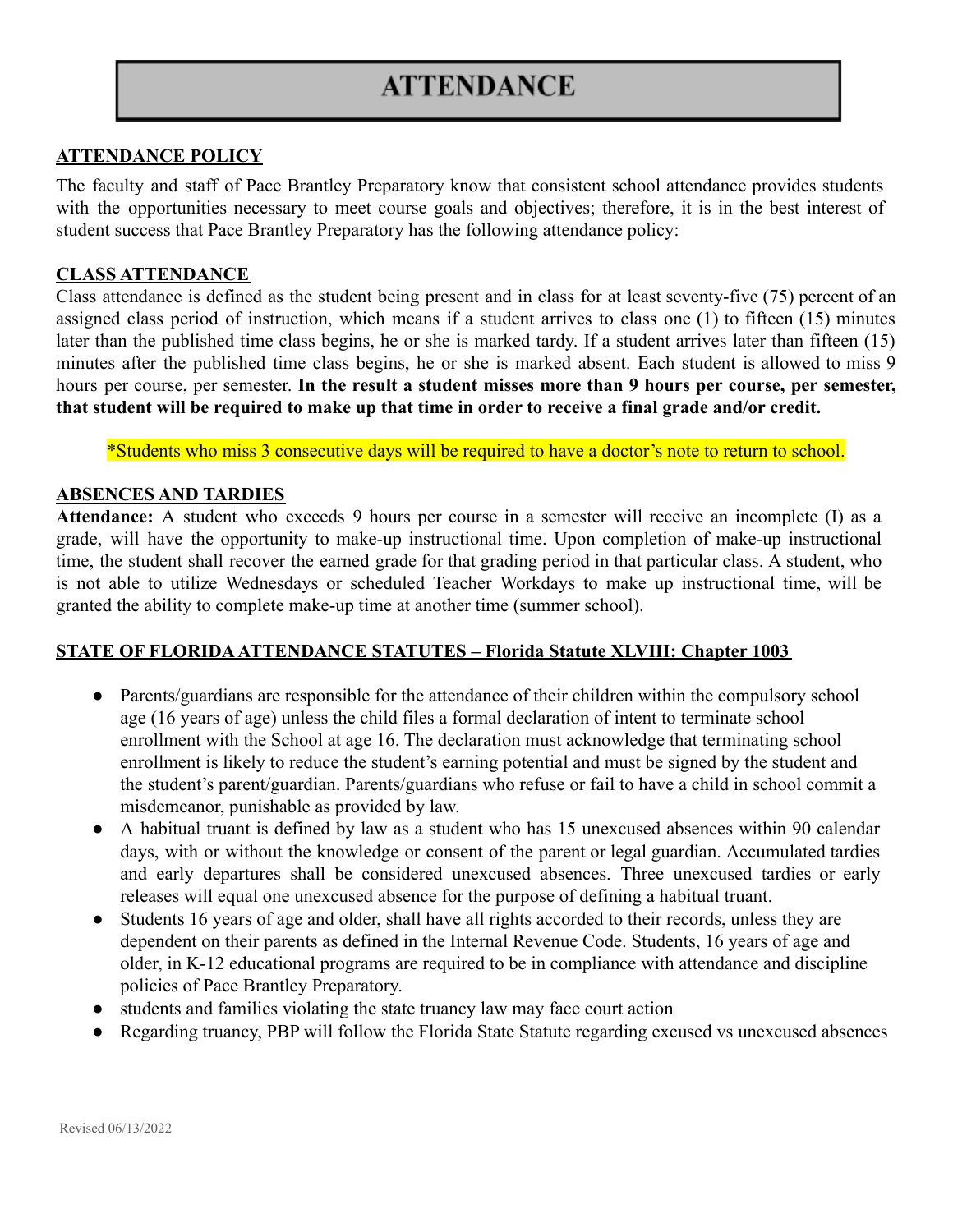# **DRESS CODE**

# **DRESS CODE POLICY**

Pace Brantley Preparatory maintains certain expectations, which result in the following guidelines of student dress: Students are expected to dress and groom themselves in a way, which reflects neatness, moderation, and appropriateness for school. Pace Brantley students are also expected to adhere to the spirit of the specified guidelines which reflect conservative standards of acceptability. Adherence to the dress code must be maintained from the student's arrival on campus to their departure. Students who are not in compliance with dress code and cannot bring themselves into compliance without leaving campus may be sent home. Time out of class will be recorded as unexcused. All dress code questions will be decided at the discretion of the Student Services Team. Furthermore, it is expected that students will adhere to the following:

- Students may wear white, royal blue or lime green polo shirts with khaki or navy pants/shorts
- No skirts, skinny jeans, no skinny khakis, no cords allowed
- The length of the polo shirt/spirit shirt must cover the top of the shorts, or slacks with no midriff showing, even with arms raised
- Shorts must be no shorter than fingertip length
- Earrings (studs or small hoops only) may be worn. Cartilage piercings, gauge, plugs and tunnel style earrings are not allowed.
- Visible tattoos, facial and body-piercings are not permitted
- If makeup is worn, it must be worn in a conservative manner and not cause a distraction
- Belts are recommended but not required. Belts must be a solid color.
- No trench coats allowed
- Garments that are distracting or inappropriate are prohibited including, but not limited to, those with see-through materials, skintight items, pajamas, trench coats, bandanas, rips/tears, printed profanity, or language/symbols/styles that promote the use of weapons (violence) alcohol, drugs, tobacco products, gang-related or other illegal activities
- The following items are prohibited: sleeveless shirts, halter tops, tube tops, backless tops, spaghetti straps, tank tops, yoga pants, sweatpants, dresses, skirts, and skorts
- No oversized polo shirts or oversized uniform pants

## **Hair:**

- Hair should be neatly groomed and clean. Extreme styles, including mohawks, are unacceptable.
- Hair should not impede vision and not cause a disruption of the educational process or constitute as a health or safety hazard.
- Facial hair must maintain a neat, well-groomed, and trimmed appearance at all times
- Sideburns are not permitted past the ear
- Students are only permitted to have natural colored hair
- No patterns may be shaved into hair

## **Shoes/Hats**

• Closed-toed shoes such as tennis shoes or flats shall be worn at all times. Cleats, light up shoes, bedroom slippers, flip-flops, crocks, sandals, wedges, boots, or backless shoes are not acceptable on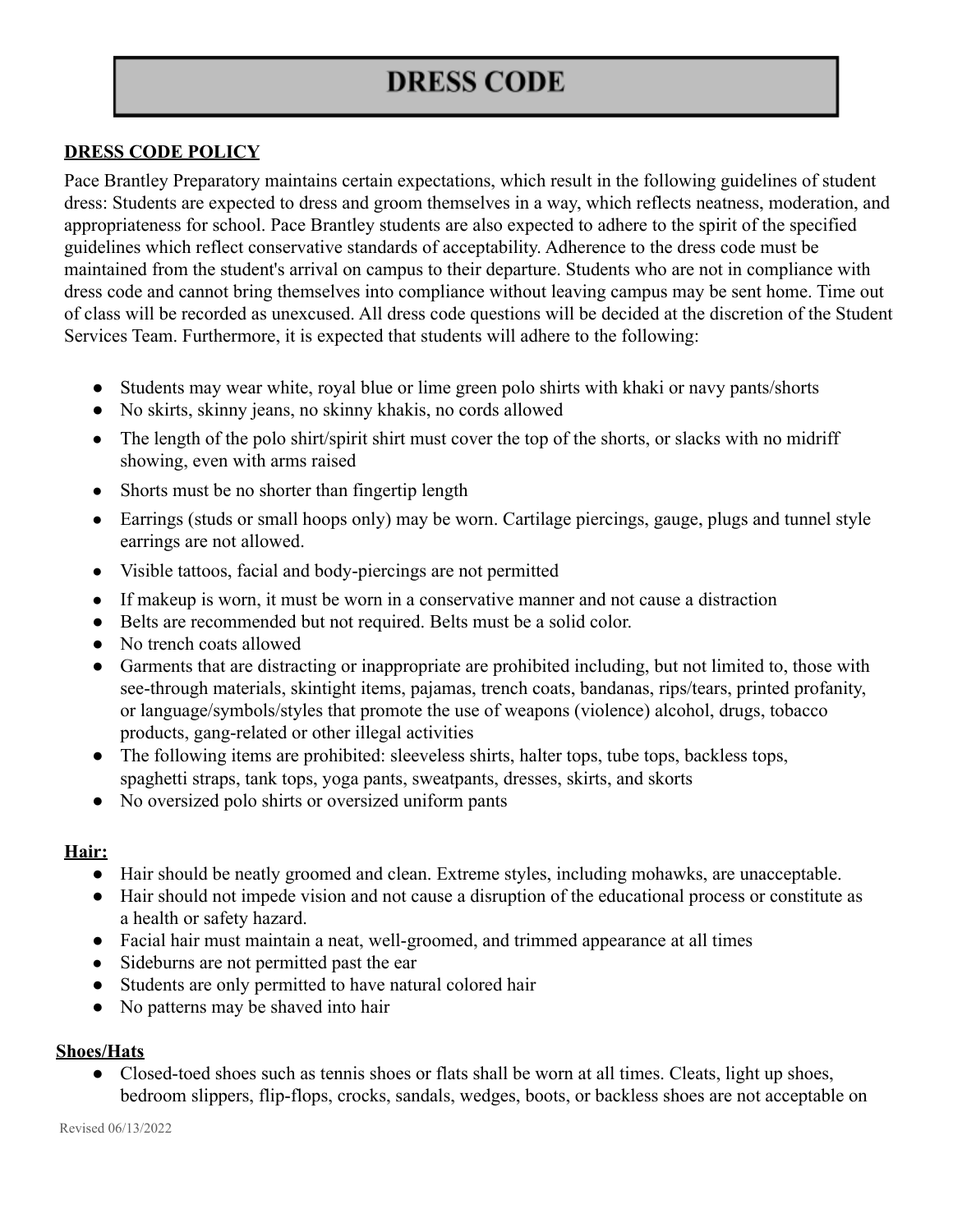campus at any time. Socks must be worn at all times.

- No hats or head coverings will be worn in buildings or classrooms
- Only ball caps will be permitted on campus during outdoor activities
- No bandanas
- Sunglasses can only be worn during outdoor activities

### **Spirit Day**

- Spirit Days will be on Fridays each week
- Spirit shirts with blue or black jeans, khakis or navy pants/shorts are allowed
- If students choose not to wear a spirit day shirt, they must adhere to normal dress code attire

# **Free Dress**

- Free dress occurs on the final Friday of each month
- Guidelines will be emailed monthly regarding appropriate and inappropriate attire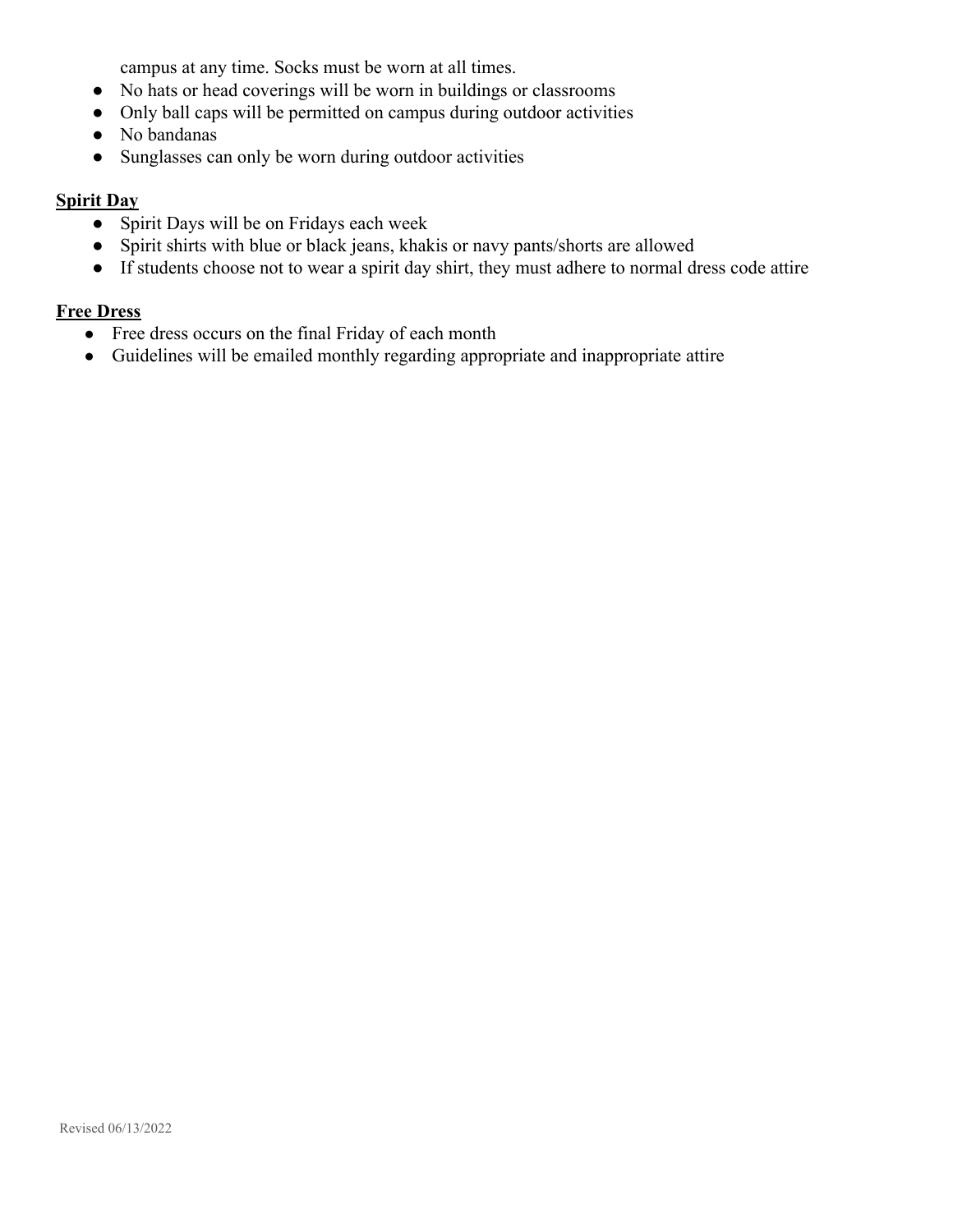# **COMMUNICATION**

# **COMMUNICATION BETWEEN SCHOOL AND HOME**

The school communicates with parents/guardians at home in a variety of ways, including:

- 1. **Grades –** Grades are available online to parents and students daily through FACTS. Parents and students can also view attendance and homework in FACTS.
- 2. **Telephone conferences –** made by teachers, counselors, or administrators
- 3. **Email with teachers and/or administrators**
- 4. **Personal conferences –** initiated by either parents or the school
- 5. **Zoom-** will be utilized as another way of parent/teacher conferences and communication

### **TEACHER CONFERENCES**

Conferences may be requested by the school or by the parent/guardian at any time. To schedule a conference please contact your child's guidance counselor.

### **VISITORS ON CAMPUS**

All visitors on campus must obtain a visitor's badge from the front office before entering campus. Visitors on campus without permission or a badge will be asked to leave.

### **FIELD TRIPS**

Education is not limited to the four walls of the classroom. Teachers may choose to take their classes to on-site locations for firsthand experiences. In order to participate in a field trip, a student must have a signed parent permission slip. Additionally, a student must be in good academic standing (C or above and no missing work) and have no behavior concerns. Students must demonstrate that they have the maturity to follow the rules and regulations that are necessary to have a safe and successful trip. The school reserves the right to prohibit field trip participation of students who have not demonstrated the necessary self-discipline. Disciplinary actions resulting from misbehavior on school-sponsored trips will be consistent with our discipline policy.

#### **SCHOOL EVENTS**

Students that are not in good academic standing (C or above and have no missing assignments) or have behavioral concerns will not be allowed to participate in any school event and/or privileges including, but not limited to, field trips, school dances, Field Day, Water Day, Senior privileges and outings, etc.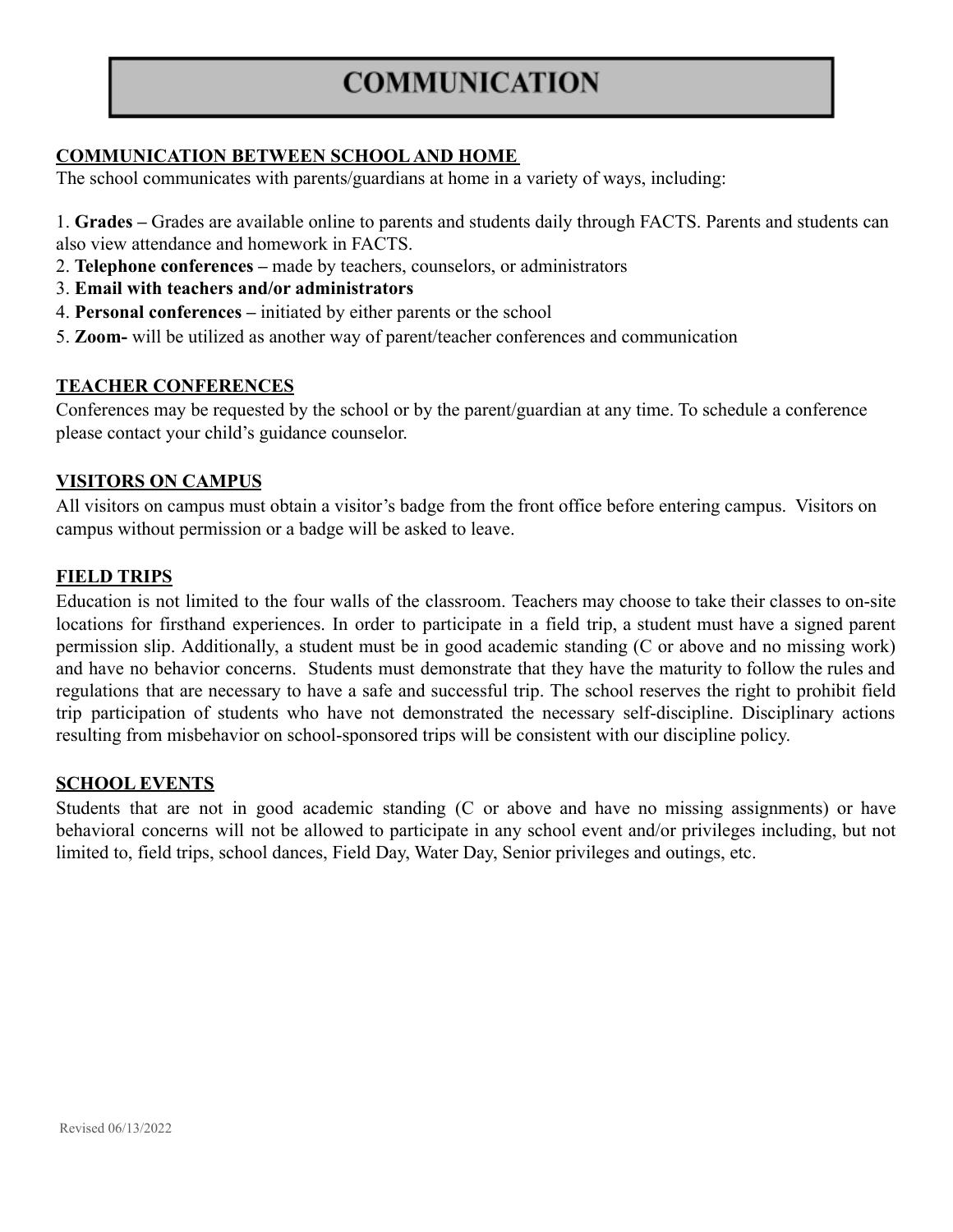# **TECHNOLOGY**

# **TECHNOLOGY – STUDENT ACCEPTABLE TELECOMMUNICATIONS/ELECTRONIC COMMUNICATIONS USE POLICY AND AGREEMENT**

- Pace Brantley Preparatory (PBP), provides network capabilities to students for the purpose of enhancing academic success through technological resources. Students may be granted access to the school's electronic communication system that may include access to the Internet. A student's activities while using this system must be in support of education and research and be consistent with the educational objectives and the direction of the teacher.
- This access is a privilege, not a right, and inappropriate use will result in the cancellation of this privilege by IT (Information Technology) and/or disciplinary action by school officials. Students are responsible for demonstrating expected behavior on school computer networks. PBP may suspend or revoke a student's access to the school's system upon violation of policy and/or procedures. PBP provides filtering software in an attempt to restrict access to inappropriate materials on the Internet. However, users must recognize that filtering cannot block access to everything that might not be of educational value. REMINDER: network storage areas will be treated like school lockers. School and IT authorities have the right to review and monitor all information stored on the network.
- Using the network to access, or to attempt to access, the accounts of others, or to penetrate, or attempt to penetrate, security measures of the PBP, or another entity's computer software or hardware, electronic communications system, or telecommunications/electronic communications system, whether or not the intrusion results in the corruption or loss of data, is prohibited.
- Using the services for any activity which adversely affects the ability of other people or systems to use PBP's network or the Internet is prohibited. This includes denial of service attacks against another network host or individual user. Interference with or disruption of other network users, network services or network equipment is prohibited. Using any unauthorized computer or network device on the school's wired or wireless network is prohibited. Using or attempting to use another's (teacher, administrator, staff, or another student) login credentials, network resources, or the Internet is prohibited.
- Using electronic resources, including, but not limited to, network access, Internet access, digital cameras, personal digital assistants (Windows mobile devices, iPads, etc.), personal communication devices (cell phones, pagers, messaging devices, telephones, digital recorders), Mp3 players, iPods, USB flash drives, e-mail, computers, iPads, and laptops, are prohibited, unless student has permission from the classroom teacher or administrator where the electronic resource will be used.

The following are examples of unacceptable use of telecommunications/electronic communications and **students must not or must not attempt to:**

- use or share another individual's username and password
- leave iPad/computer unattended while logged on
- read, create, send, and/or receive personal email
- access, download, store, send, or display text, images, movies, or sounds that contain pornography, obscenity, or language that offends or degrades others
- **● take photos or videos of students or staff on campus**
- use personal social network sites including, but not limited to, Facebook, Instagram, Twitter, Snapchat, chat rooms, messaging apps, Discord, etc.
- video streaming not related to the educational purposes or curriculum set by the school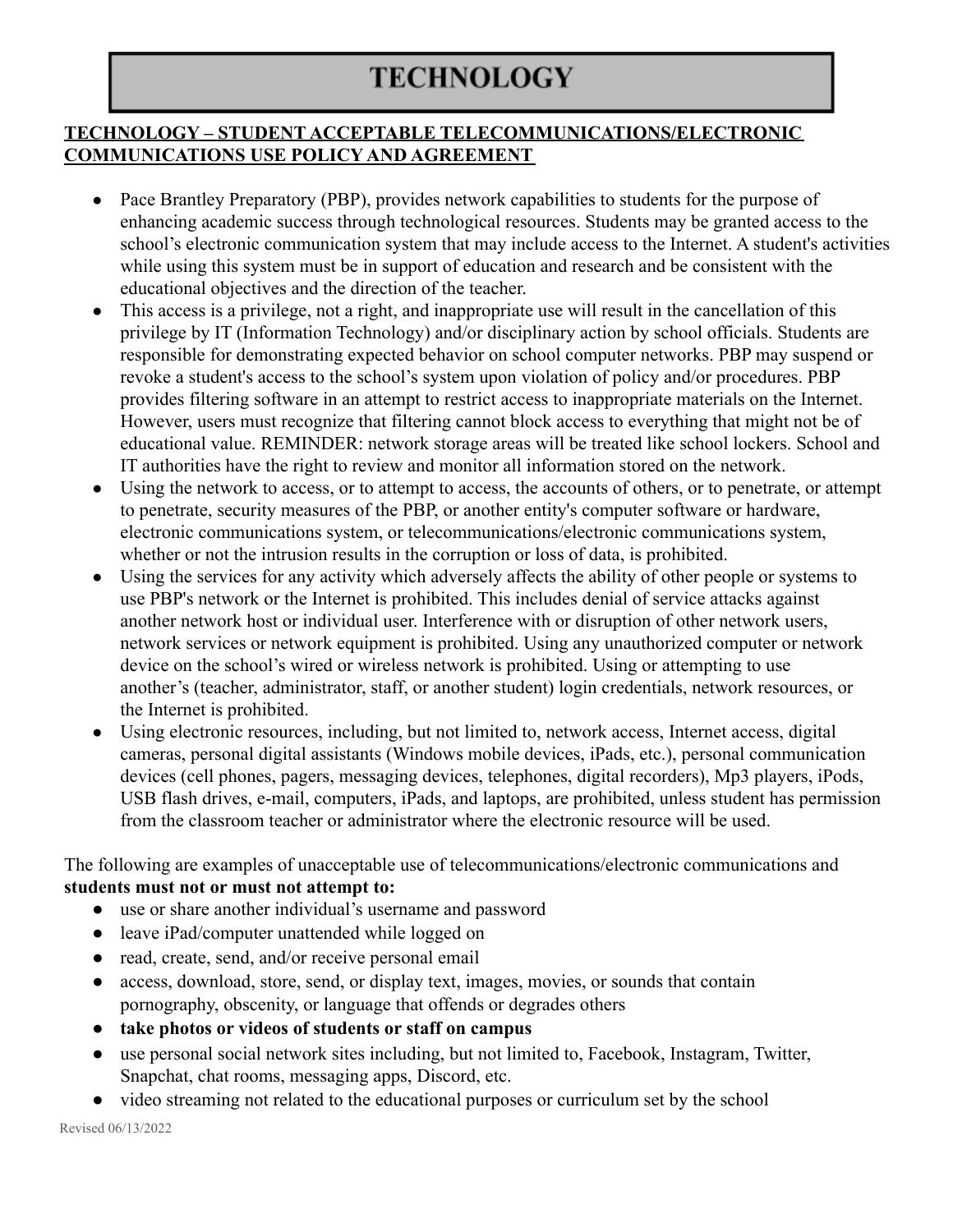- download music or videos not authorized by the school
- install services or electronic file sharing mechanisms
- access, modify, harm, or destroy another user's data
- attempt to send or send anonymous messages of any kind or pretend to be someone else while sending a message
- cyber bullying on or off campus e.g.: threatening, harassing, embarrassing, terrifying, insulting, stalking, or attacking others which includes, but is not limited to, online threats and insults intended to embarrass, harass, or terrify others via electronic resources
- post personal information about self or others, sharing confidential information about students or employees
- agree to meet with anyone online
- intentionally waste limited resources
- bypass PBP filtering by use of anonymous proxies/hotspots/VPN or unauthorized proxies and services
- download and/or install games, software, tools, or other unauthorized downloadable material
- connect to any unauthorized wireless access point or Internet service provider

# **IPAD STUDENT RESPONSIBILITIES**

- I will be responsible for the care of my iPad.
- I will bring my iPad to school every day fully charged.
- I will protect my iPad by carrying it in a military style protective case and not stacking anything on top of it.
- I will not share passwords, usernames, or passcodes with others.
- I will do nothing on the iPad to bypass Pace Brantley security and filtering settings.
- I will not take photos or record class lectures/discussion/or other students without explicit permission from the teacher.
- I will use my iPad in ways that are always appropriate and respectful of others.
- I will never attempt or access social media websites/apps including, but not limited to, Facebook, Instagram, Twitter, Snapchat, Discord, messaging apps, or chat rooms on campus.
- If I replace my iPad with another, I will register my new iPad with the school.
- I will manage my iPad capacity and not allow my personal, non-school related content to interfere with school-related iPad capacity needs.
- I will not read, create, send, and/or receive personal email.
- I will not access, download, store, send, or display text, images, movies, or sounds that contain pornography, obscenity, or language that offends or degrades others.
- I will not download music, videos, or games not authorized by the school.
- I will not install services or electronic file sharing mechanisms.
- I will not access, modify, harm, or destroy another user's data or iPad.
- I will not attempt to send or send anonymous messages of any kind or pretend to be someone else while sending a message.
- I will not participate in cyber bullying on or off campus e.g.: threatening, harassing, embarrassing, terrifying, insulting, stalking, or attacking others which includes, but is not limited to, online threats and insults intended to embarrass, harass, or terrify others via electronic resources.
- I will not post personal information about self or others, sharing confidential information about students or employees.
- I will not connect to any unauthorized wireless access point or Internet service provider.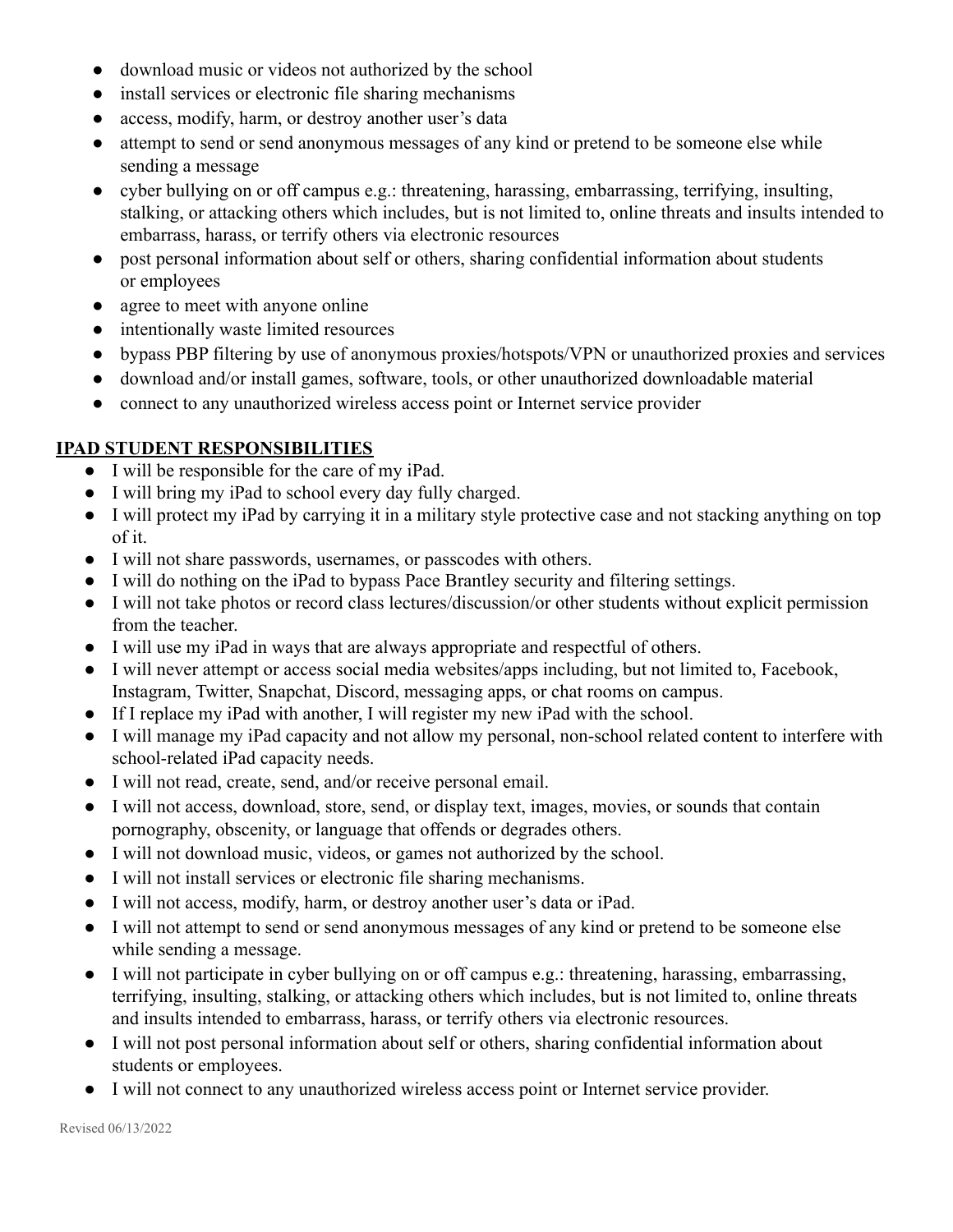# **CELL PHONES**

Students bringing cellphones shall keep them turned off or silent during the instructional day. Parents, family, and friends shall refrain from texting and/or calling student cell phones, or other devices, during school hours. Only electronic devices approved by school officials will be permitted. Any other electronic devices will be considered a violation and will be prohibited. Electronic communications include but are not limited to video/audio recordings, photographs, and/or text messages. **It is strictly prohibited to record, possess, display, distribute, and/or transmit pictures, text messages, video, and/or audio recordings while on school grounds.**

The school will not be held responsible for lost or stolen cell phones and/or any electronic devices. No **student may have in his or her possession any wireless communication device or any other item that records, stores, or transmits data during any standardized testing.**

Violation of this provision may result in the loss of the student's privilege to possess a cell phone on campus in addition to any other prescribed disciplinary intervention. If a cell phone/electronic device is visible, being handled, or otherwise used in any manner during a test or exam, it will be considered cheating and the student will receive a zero for that test or exam.

*Note: Use of a wireless communications device includes the possibility of the imposition of disciplinary action by the school or criminal penalties if the device is used in a criminal act.*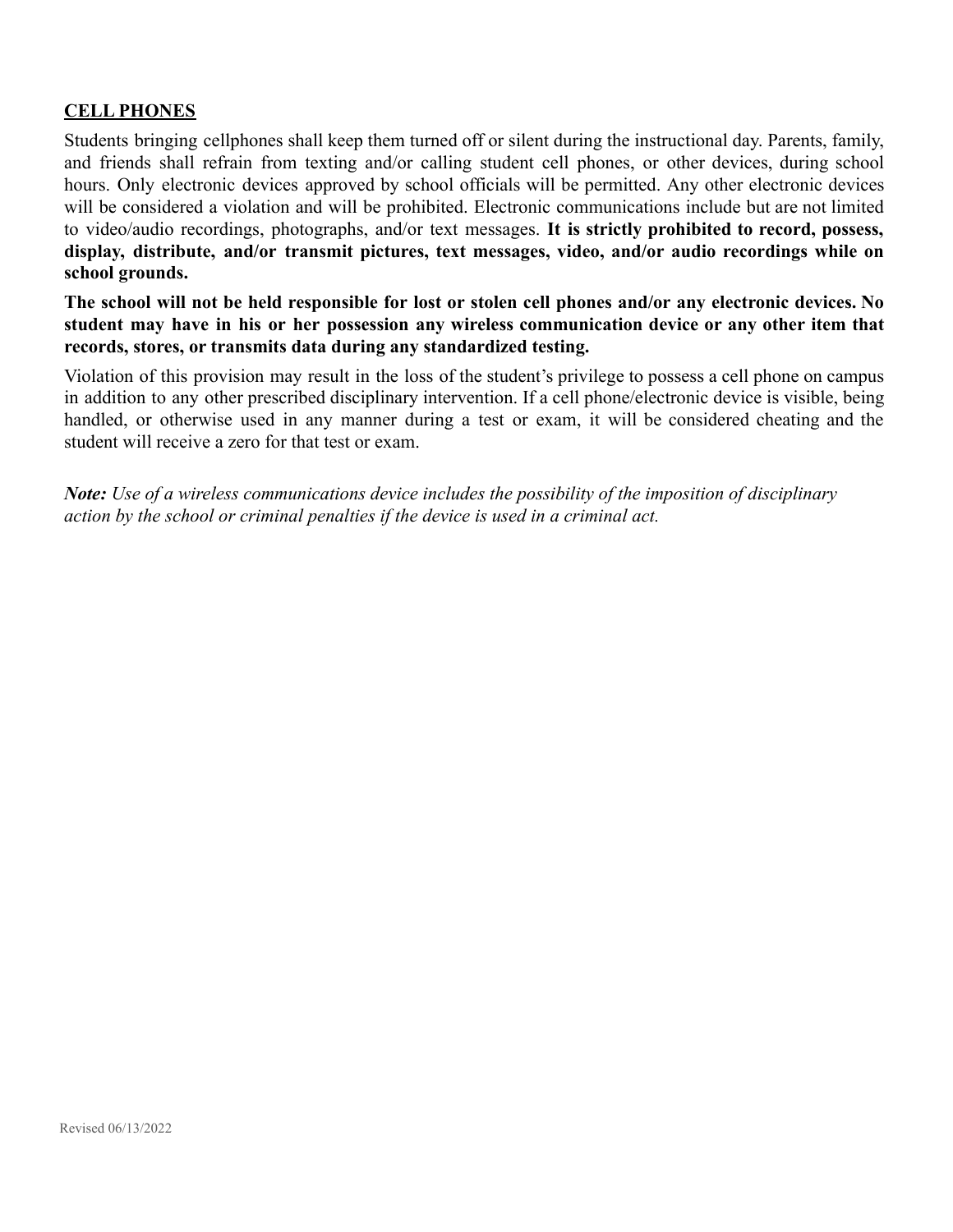# **DISCIPLINE**

### **PROCEDURES FOR DEALING WITH INFRACTIONS OF PACE BRANTLEY PREPARATORY**

Teachers and Staff will use an infraction form for verbal warnings and any disciplinary issues.

## **INFRACTIONS POINT SYSTEM SCALE**

- zero is base of the point system
- $\bullet$  each point earned will accumulate towards ten  $(10)$
- any illegal activity may warrant police involvement
- Student Services/Administration has the authority to set levels and consequences for any specific violation.
- any student with outstanding detention time or suspension time is considered to be out of compliance
- $\bullet$  a maximum of two (2) infractions per day will be added to the student's total points
- at the end of each semester all points reset to zero

# **PBP is a zero-tolerance school, which results in automatic expulsion.**

- This code may later be amended to include any other infractions not specified.
- All infractions or inappropriate actions not covered in this code will be dealt with by the Pace Brantley Preparatory Administration/Student Services Team assessing from one (1) to ten (10) points depending on the severity of the offense.

| <b>POINTS</b>      | <b>CONSEQUENCES</b>                                                               |
|--------------------|-----------------------------------------------------------------------------------|
| <b>ACCUMULATED</b> |                                                                                   |
| 1-3 points         | Warning/Verbal Correction/contact parent<br>$\bullet$                             |
| 4 points           | <b>Lunch Detention</b>                                                            |
|                    | Phone Call to Parent                                                              |
| 5 points           | Detention and/or In-School Suspension<br>$\bullet$                                |
|                    | <b>Parent Conference</b>                                                          |
|                    | Loss of privileges, such as: sports practice or extracurricular/club              |
|                    | session                                                                           |
| 6 points           | Detention (Snack and Lunch) or In-School Suspension<br>$\bullet$                  |
|                    | Possible Behavior Plan implement between Parent/Student and School                |
|                    | Loss of privileges, such as: sports practice or extracurricular/club              |
|                    | session                                                                           |
| 7-9 points         | In-School Suspension/Out of School Suspension<br>$\bullet$                        |
|                    | <b>Parent Conference</b>                                                          |
|                    | Possible Behavior Plan implement between Parent/Student and School                |
|                    | Loss of privileges, such as: sports practice or extracurricular/club<br>$\bullet$ |
|                    | session                                                                           |
| 10 points          | Out of School Suspension/Possible Expulsion                                       |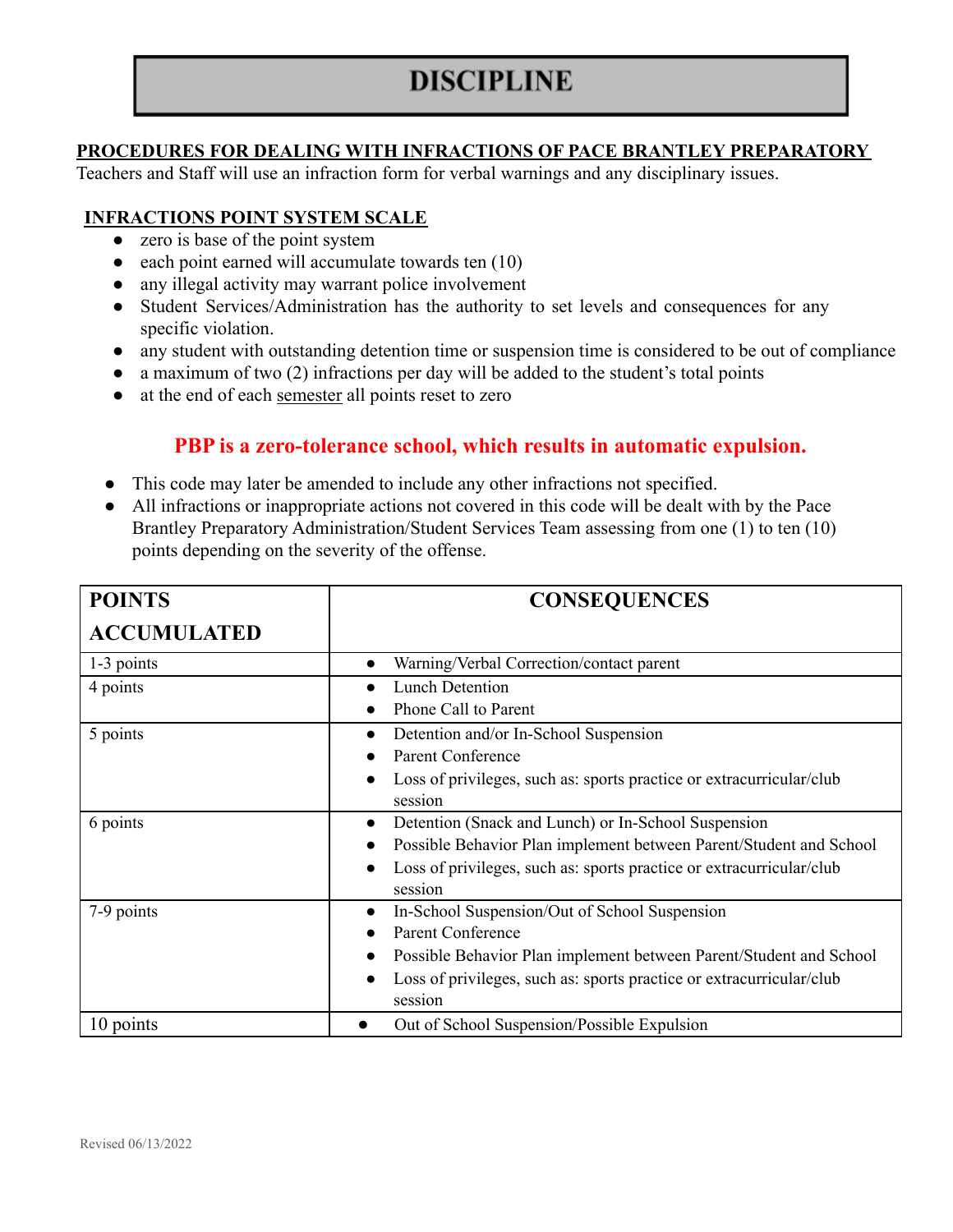| <b>POINT</b>                                                                                               |              |
|------------------------------------------------------------------------------------------------------------|--------------|
| <b>INFRACTIONS</b>                                                                                         | <b>VALUE</b> |
| Assault on peer, staff, school employee or volunteer                                                       | 10           |
| Bullying of any type                                                                                       | $5 - 10$     |
| Cell phone violation                                                                                       | $1-4$        |
| Cheating/Plagiarism                                                                                        | $1 - 5$      |
| Chronic Tardiness (to class)                                                                               | 1            |
| Detention – missing snack or lunch                                                                         | 1            |
| Disrespectful behavior                                                                                     | $1 - 5$      |
| Disruptive behavior                                                                                        | $1 - 5$      |
| Dress code violation                                                                                       | 1            |
| False fire alarm/911 call                                                                                  | 10           |
| Fighting                                                                                                   | 10           |
| Inappropriate use of technology, including audio or video recording of students/staff, social media usage, |              |
| websites, texting, and taking/sending photos of students                                                   | $1 - 7$      |
| Harassment: including but not limited to racial, religious, sexual                                         | $4 - 10$     |
| Physical aggression                                                                                        | $5 - 10$     |
| Possession of a controlled substance including drug paraphernalia                                          |              |
| Possession of a weapon                                                                                     | 10           |
| Profanity                                                                                                  | $1 - 3$      |
| Public display of affection                                                                                | $1-4$        |
| Skipping a class/hour(s)                                                                                   | $1 - 3$      |
| Smoking                                                                                                    | 10           |
| Theft                                                                                                      | $5-10$       |
| Threat/Intimidation                                                                                        | $4 - 8$      |
| Willful damage to school property                                                                          |              |
| Weapons                                                                                                    |              |

**Abusive, Profane, Obscene Language/Materials** – use of either oral or written language, electronic messages, gestures, objects, pornography, or pictures which are disrespectful or socially unacceptable and which tend to disrupt the school environment, a school function, or an extracurricular/co-curricular activity.

**Alcohol** – Possession, sale, purchase, distribution, or use of alcoholic beverages. Use will be reported only when the person is caught in the act of using or is discovered to have used during an investigation. It is a violation of laws or ordinances prohibiting the distribution, manufacture, sale, purchase, transportation or use of any intoxicating alcoholic beverages – Students in violation are subject to the substance abuse program (see Section IV, Substance Abuse Program). The student or substance may be subject to testing.

**Arson** – (intentionally setting a fire to school property) to damage or cause to be damaged, by fire or explosion, any dwelling, structure, or conveyance, whether occupied or not, or its contents.

**Assault or Battery on Employee** – committing an assault or aggravated assault or a battery or aggravated battery upon an employee of Pace Brantley Preparatory, when the person committing the offense knows or has reason to know the identity or position or employment of the victim – An assault is an intentional, unlawful threat by word or act to do violence to the person of another, coupled with apparent ability to do so, and doing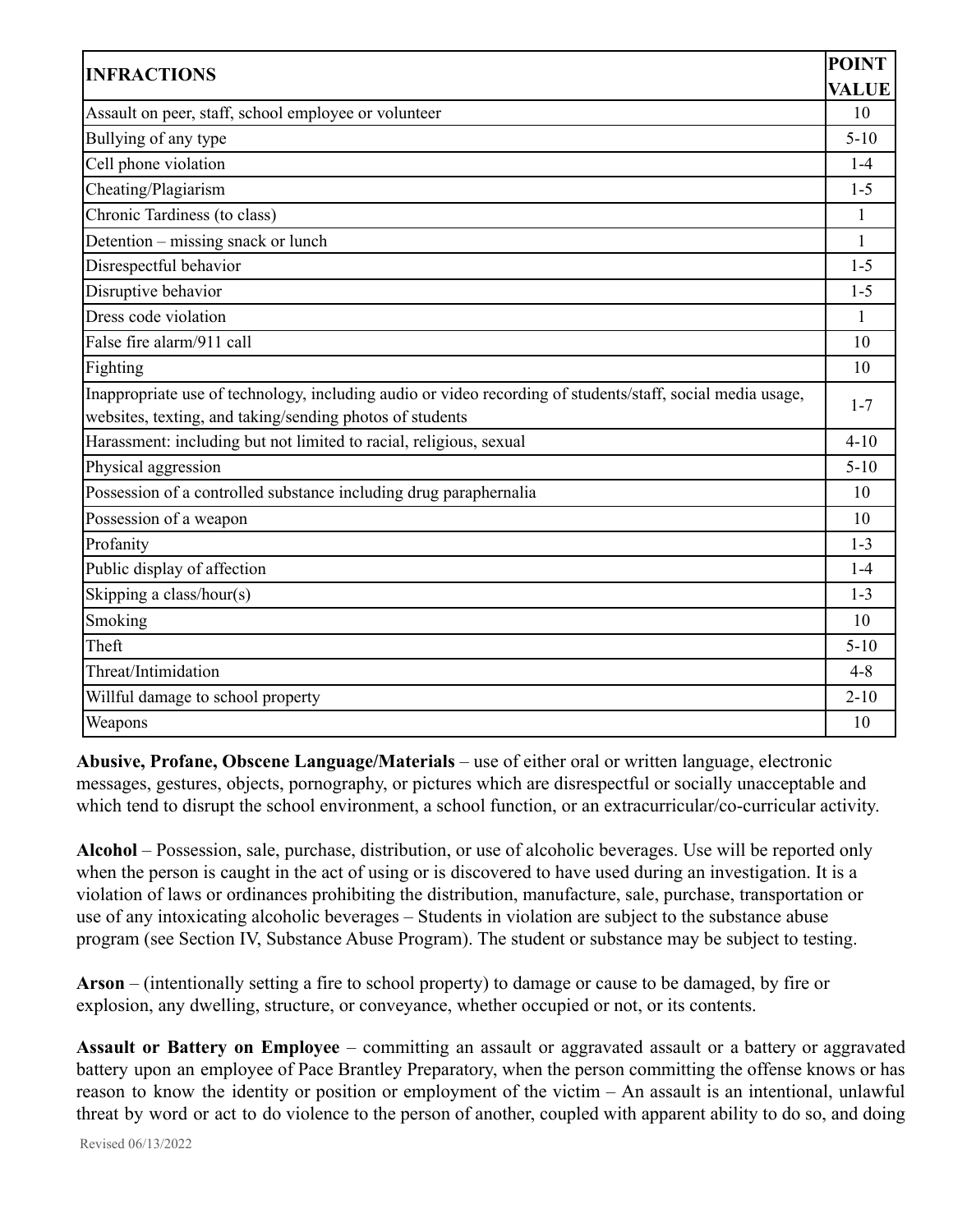some act which creates a well-founded fear in such other person that such violence is imminent. In such cases, the offense shall be reclassified to the next higher level.

**Attendance Rules Violation –** willful disobedience of school attendance rules **–** The law requires mandatory school attendance until the age of 16. If a student arrives at school, and then leaves campus without school permission, the student is unexcused and truant, and the school must take disciplinary action.

**Battery** – physical use of force or violence by an individual against any other individual when the force or violence is carried out against a person who is not fighting back.

**Bomb Threats/Explosives** – any communication which has the effect of threatening an explosion to do malicious, destructive, or physical harm to school property or bodily harm to the person(s) in or on that property or attending a school function or extracurricular activity – This includes, but is not limited to, threat by telephone, telecommunications/electronic communications, spoken word, or written word. Also prohibited are preparing, possessing, using, or igniting destructive or explosive devices on school property or at a school function or extracurricular activity. Destructive device means any bomb, grenade, mine, rocket, missile, pipe bomb, or similar device containing an explosive, incendiary, or poison gas and includes any frangible container filled with an explosive, incendiary, explosive gas, or expanding gas, which is designed or so constructed as to explode such filler and is capable of causing bodily harm or property damage. An explosive is any chemical compound or mixture that has the property of yielding readily to combustion or oxidation upon application of heat, flame, or shock, including but not limited to dynamite, nitroglycerin, trinitrotoluene, or ammonium nitrate when combined with other ingredients to form an explosive mixture, blasting caps, detonators, and fireworks.

**Breaking & Entering/Burglary** – unlawful entry with force, or unauthorized presence in a building or other structure or conveyance with evidence of the intent to damage or remove property or harm a person(s).

**Bullying** – Systematically and chronically inflicting physical hurt or psychological distress on one or more students or employees that is severe or pervasive enough to create an intimidating, hostile, or offensive environment; or unreasonably interfere with the individual's school performance or participation.

**Careless or Malicious Action –** action that results in the injury of person(s) or damage to property.

**Cell Phones and/or any Electronic Communications Devices –** failure to adhere to the school cell phone guidelines.

**Cheating** – willful or deliberate unauthorized use of the work of another person for academic purposes, or inappropriate use of notes or other material in the completion of an academic assignment or test. A student who is found to have cheated on a school assignment will not receive credit for that assignment and will be disciplined in accordance with this Code of Student Conduct. When grade reduction is determined to be the appropriate disciplinary measure, the student's parent(s) or legal guardian shall be notified.

**Contraband Materials –** include, but are not limited to, ammunition, laser instruments, lighters, electronics (not including calculators), and beverage mixers intended to be consumed with alcohol –The possession, use, sale and/or distribution of contraband materials on school grounds, school-sponsored events, and/or on school transportation is prohibited. The school will not be held responsible for lost or stolen contraband materials.

Revised 06/13/2022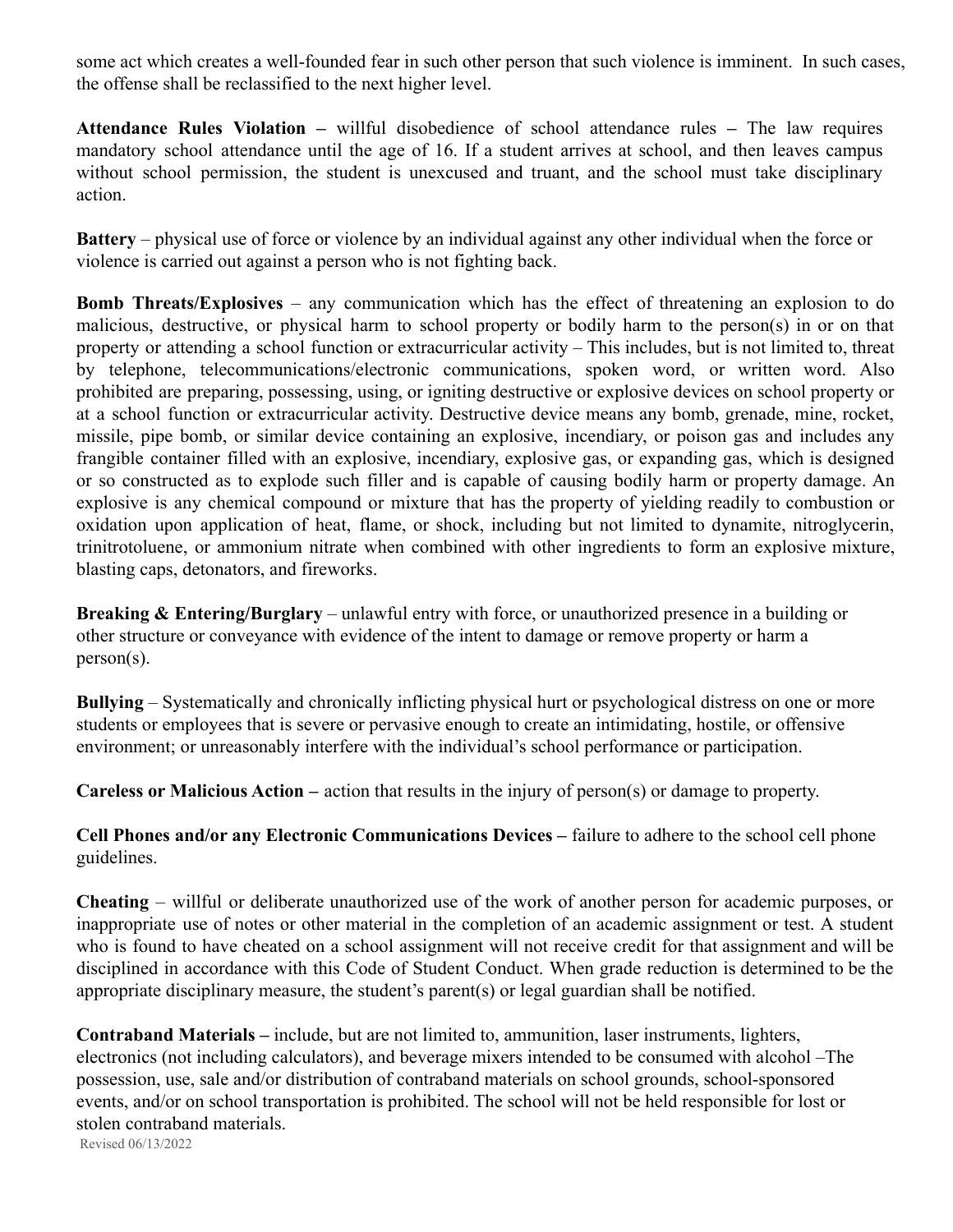**Dangerous Instruments** – possession, distribution of materials, paraphernalia, or items that are dangerous. Possession of a dangerous instrument may be considered under this heading if there has been no threatening or intimidating display of the dangerous instrument. Dangerous instruments shall include, but are not limited to, clubs, blow guns, chains, pipes (any length, metal or otherwise), ice picks or other pointed instruments, shurikens (throwing stars), pepper spray, mace, laser instruments, common pocket knives, fishing knives, BB guns, pellet guns, paintball guns, airsoft guns, any type of bullet, slingshots, imitation weapons or firearms made of plastic, metal, wood or any other material which may be used in a harmful manner. Students shall be prohibited from carrying or concealing items considered to be dangerous instruments while on school grounds, buses, in school buildings, at school sponsored events, and vehicles parked on school grounds or adjacent thereto for school related activities. A pocket knife shall be defined as a folding knife with a blade less than four (4") inches. If a student unintentionally brings a pocket knife to school, the student should immediately turn it over to school officials upon arrival on school grounds. The Head of School or Principal will decide what action is to be taken**.** A student may be suspended for 10 days and be recommended for dismissal from PBP for possession of a dangerous instrument.

*Note***: Dangerous Instruments used in a threatening or intimidating manner may be considered a Level IV infraction. A threat to use a dangerous instrument on school grounds, on school sponsored transportation, or at any school sponsored activity is prohibited. [I: 27 (SESIR)]**

**Defiance of Authority, Willful Disrespect, or Interference with School Authority –** non-verbal refusal to comply with school rules or directions from school authority, refusal to identify one's self, giving false information or disrespect of school authority on or off campus.

**Disrespect** – conduct or behavior which demeans, degrades, antagonizes, humiliates, or embarrasses a person or group of persons, which includes, but is not limited to, hurtful acts, words or other behavior committed by one or more students against another.

**Disrespect of Minor Nature** – conduct or behavior that lacks regard, civility, politeness and/or courteous consideration for a person or group of persons – This may include, but is not limited to, teasing, name calling, gossiping, spreading or starting rumors, and purposely embarrassing or humiliating another person.

**Disruption on Campus – Major** – any act that substantially disrupts the orderly conduct of a school function, the orderly learning environment, or poses a threat to the health, safety, and/or welfare of students, staff, or others.

**Dress Code Violation** – non-conformity to the established dress code.

**Drugs/Over the Counter** – use, possession, or distribution of over the counter or mood-altering substances, or any substances represented as drugs or drug paraphernalia. Students on medication must abide by established school policies.

**Drug Use/Possession** – **Excluding Alcohol** – using, possessing or being under the influence of any controlled drug, illegal, or narcotic substance or any substances represented to contain, mimic or that looks like a narcotic drug, hallucinogenic drug, amphetamine, barbiturate, marijuana, stimulant, depressant, intoxicant, or controlled substance of any kind, or any substance when used for hallucinogenic purposes. – Substance includes, but is not limited to, any substance that contains or is represented to contain chemicals, any substance that produces the same effect as or is represented to produce the same effect as a controlled substance, or any analogue of a controlled substance including, but not limited to, synthetic marijuana.

**PBP is a zero-tolerance school, which results in automatic expulsion.**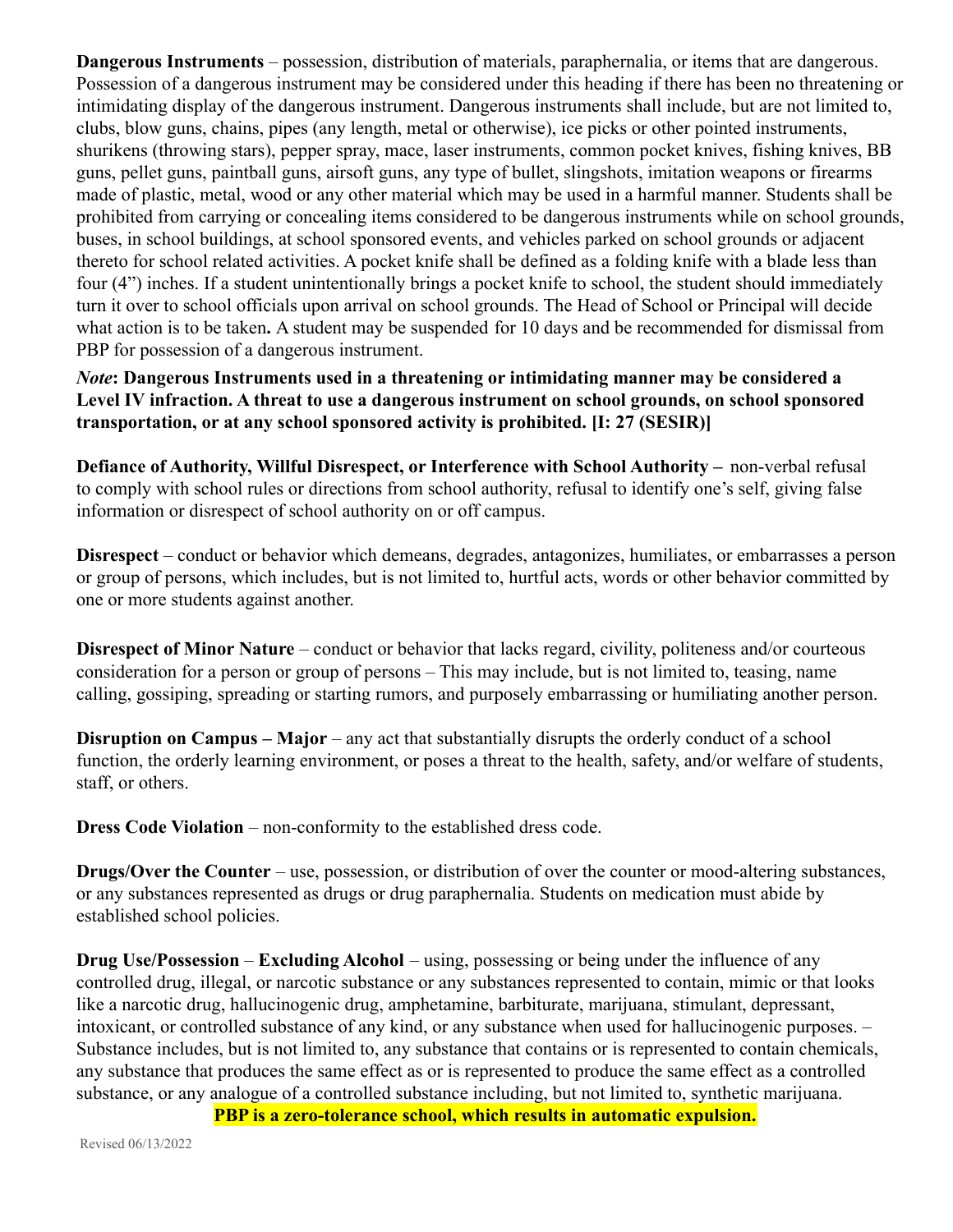**False Fire Alarm/911 Calls** – activation of a fire alarm or other emergency services without reasonable cause, which is at the discretion of the Head of the School or Principal, was the result of a reckless or malicious act.

**Fighting** – two or more persons mutually participating in use of force or physical violence that requires physical restraint or results in injury requiring first aid or medical attention is considered fighting – Mutual participation is considered without regard to the original aggressor.

**Forgery** – The making of a false or misleading written communication to a school staff member with either the intent to deceive the staff member or under circumstances which would be reasonably calculated to deceive the staff member. Signing or allowing others to sign your parent's name to a school paper.

**Harassment** – Any threatening, insulting, or dehumanizing gesture, use of data or computer software, or written, verbal, or physical conduct that (1) places a student or school employee in reasonable fear of harm to his or her person or damage to his or her property, (2) has the effect of substantially interfering with a student's educational performance, opportunities, or benefits, or (3) has the effect of substantially disrupting the orderly operation of a school including any course of conduct directed at a specific person that causes substantial emotional distress in such a person and serves no legitimate purpose any willful and/or harassment for any other reason.

**Inappropriate Conduct or Behavior** – conduct or behavior that interferes with or disrupts the orderly process of the school environment, a school function, transportation, or extracurricular/co-curricular activity – This includes, but is not limited to, a public display of affection, minor classroom disruption, bringing unauthorized electronic equipment, animals, or other materials to school.

**Kidnapping/Abduction** – forcibly, or by threat, confining, abducting, or imprisoning another person against his/her will and without lawful authority.

**Medication Policy Violation** – refer to Drugs/Over the Counter Policy above.

**Other Major** – any serious, harmful incident resulting in the need for law enforcement intervention not previously classified. Other major includes, but is not limited to, producing, or knowingly using counterfeit money, participating in gambling activities, possessing child pornography, or possessing drug paraphernalia.

**Physical Altercations –** physical conflicts between two or more persons that do not require physical restraint or cause injury without regard to who was the original aggressor.

**Plagiarism** – the use of ideas or words of another as one's own; work presented as new and original, an idea or product derived from an existing source. A student who is found to have plagiarized on a school assignment will not receive credit for that assignment and will be disciplined in accordance with the Code of Student Conduct Handbook. When grade reduction is determined to be the appropriate disciplinary measure, the student's parent/guardian shall be notified.

**Retaliation** - Retaliation is knowingly engaging in conduct that causes bodily injury to another student or damages the tangible property of another student, or threatens/attempts to do so, with the intent to get revenge against the other student.

**Robbery** – taking or attempted taking of anything of value that is owned by another person or organization,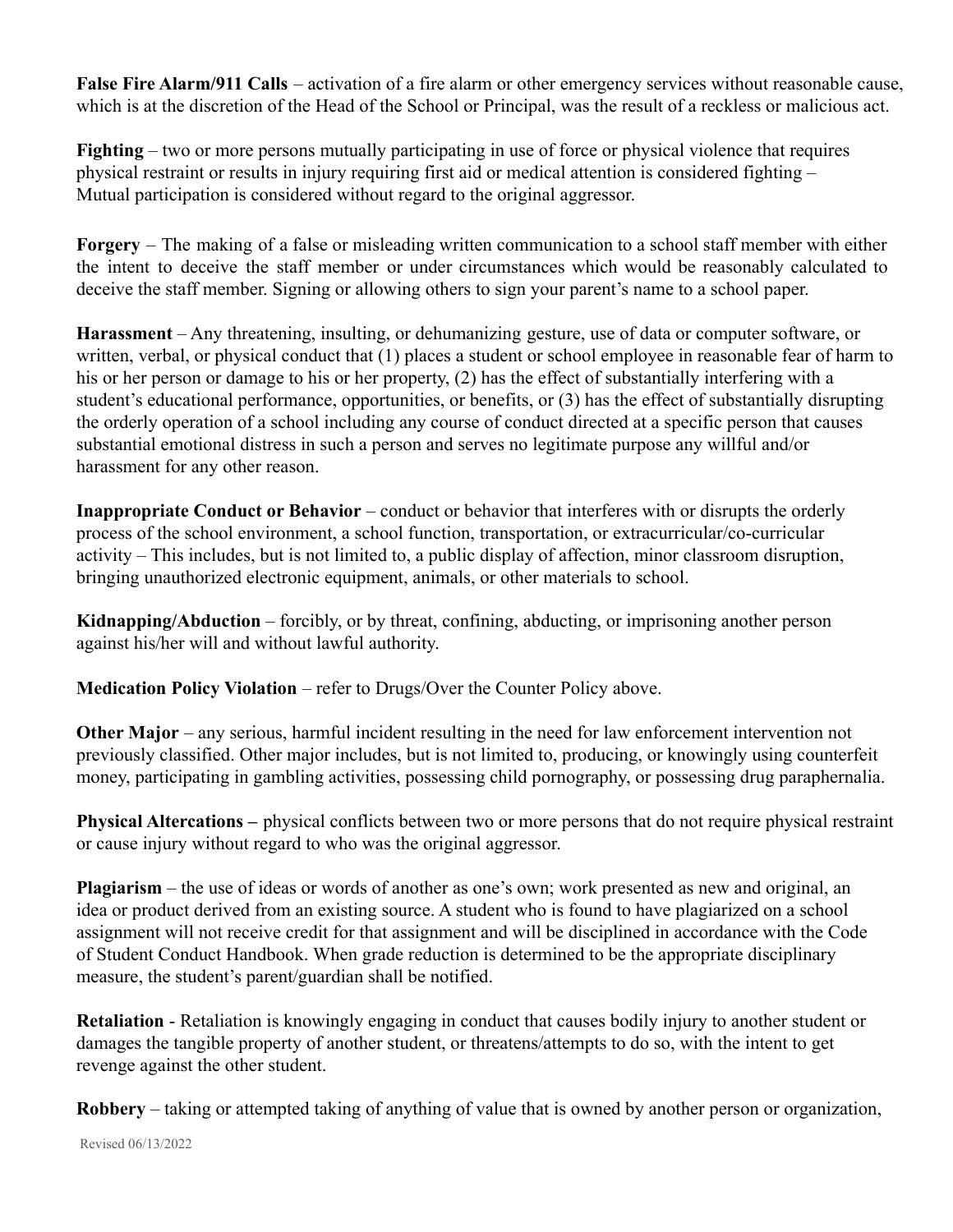under the confrontational circumstances of force, or threat of force or violence, and/or by putting the victim in fear.

**Sexting –** A student who sends, creates, or possesses nude images, or any other sexually explicit content on school property.

**Sexual Battery** – any sexual act or attempt directed against another person, forcibly and/or against the person's will including persons incapable of giving consent because of age or because of temporary or permanent mental incapacity – The category includes rape, touching of private parts of another person (either through human contact or using an object), child molestation, and sodomy. This level warrants calling law enforcement.

**Sexual Harassment** – unwanted verbal or physical behavior with sexual connotations by an adult or student that is severe or pervasive enough to create an intimidating, hostile or offensive educational environment, cause discomfort or humiliation or unreasonably interfere with the individual's school performance or participation An incident when one person demands a sexual favor from another under the threat of physical harm or adverse consequence. Any slur, innuendo, or other verbal or physical conduct reflecting on an individual's gender which has the purpose of creating an intimidating, hostile, or offensive educational environment; has the purpose or effect of unreasonable interference with an individual's work or school performance or participation; or otherwise affects an individual's educational opportunities is prohibited. By statute, criminal penalties may also be imposed. Included in this definition is an incident when one person demands a sexual favor from another under the threat of physical harm or adverse consequence.

**Sexual Offenses** – any willful and/or deliberate act committed with the intention of promoting sexual favors, or any lewd or lascivious act – Any unsolicited sexual proposal, consensual sex or physical conduct of a sexual nature, offensive touching of another person, any act of indecent exposure, obscenities such as phone calls or other communication are included under this heading, as well as, the unlawful manufacturing, publishing, selling, buying, or possessing materials including, but not limited to, literature, photographs, or media from electronic devices. **PBP is a zero-tolerance school, which results in automatic expulsion.**

**Tardiness** – late arrival to school or class without valid documentation from parent/guardian or authorized school personnel –Repeated tardiness may be considered habitual truancy.

**Technology Violation** – using technology in a manner that is inappropriate, but is not harmful or destructive (see Technology section).

**Threat/Intimidation** – a threat to cause physical harm to another person with or without the use of a weapon that includes all of the following elements: (1) intent – and intention that the threat is heard or seen by the person who is the object of the threat; (2) fear – a reasonable fear or apprehension by the person who is the object of the threat that the threat could be carried out; and (3) capability – the ability of the offender to actually carry out the threat directly or by a weapon or other instrument that can easily be obtained. To place another person in fear of bodily harm through verbal threats without displaying a weapon or subjecting the person to actual physical attack – Threatening any school employee shall be considered a high-level infraction. Threats and implied threats, verbal or written, even if within an academic assignment or stated in humor, will be taken as an actual threat.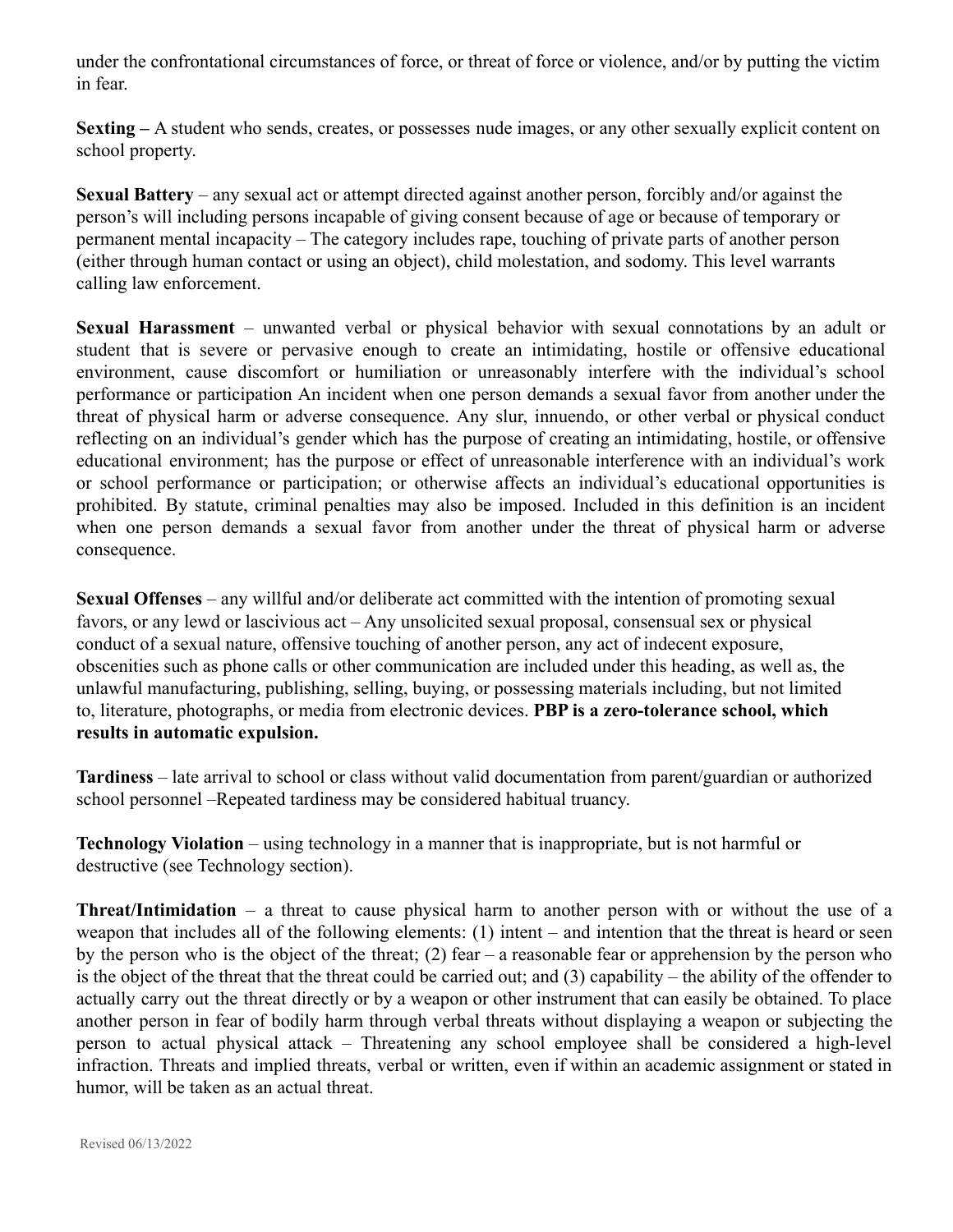**Theft of a Minor Nature** – unauthorized taking, carrying, riding away, or concealing the property of another person without threat, violence, or bodily harm. – *Items under this heading would have a replacement value of less than \$300.00.*

**Threats Relating to Discharge of Destructive Device** – threatening to throw, project, place, or discharge any destructive device with intent to do damage to any property of any person.

**Threat/Intimidation/Harassment/Retaliation toward Employees/Volunteers** – any threat by a student through word or act, to do violence to a school employee/volunteer on or off campus, or damage to property of a school employee/volunteer, coupled with an apparent ability to do so, and creating a well-founded fear in the school employee or volunteer that violence is imminent – By statute, criminal penalties may also be imposed. Retaliation is knowingly engaging in conduct that causes bodily injury to a school employee/volunteer or damages the tangible property of a school employee/volunteer, or threatens/attempts to do so, with the intent to get revenge against the school employee/volunteer.

**Threatening Use of Dangerous Instruments** – the threat and use of, or the control of any dangerous instrument (as defined in Level III), paraphernalia, or object (other than a firearm or weapon) which could be used to inflict harm on another person or used to intimidate any person and is not being used for the purpose for which it was normally intended.

**Tobacco/Electronic cigarettes/e-vaporizers, or electronic nicotine delivery systems** – the possession, use, distribution, or sale of tobacco/nicotine products on school grounds, school- sponsored events, and/or on school transportation by any student. A law enforcement official may issue a citation to any person found smoking tobacco on school grounds. PBP is a zero-tolerance school, which results in automatic expulsion. \*It is unlawful for any person under 18 years of age to knowingly possess any nicotine product or nicotine dispensing device. Any person under 18 years of age who violates this subsection commits a noncriminal violation as defined in s. 775.08(3).

**Trespassing** – to enter or remain on school grounds/campus or at a school-sponsored event/off campus without authorization or invitation and with no lawful purpose for entry.

**Unauthorized Assembly, Publications, Petitions, Electronic Messages** – demonstrations and/or petitions by students, or possession and/or distribution of unauthorized publications, including misuse of electronic messages which interfere with the orderly process of the school environment, a school function, or extracurricular activity.

**Vandalism** – intentional destruction, damage, or defacement of public or private/personal property, without consent of the owner or the person having custody or control of it – *Damage must be valued at \$1,000 or more* including time and labor to be considered under this heading.

**Vandalism of a Minor Nature** – intentional destruction, damage, or defacement of public or private property, real or personal, without consent of the owner or the person having custody or control of it – *Damage must be valued at less than \$1,000,* including time and labor to be considered under this heading.

**Vehicle Violation** – failure to adhere to the school vehicle guidelines.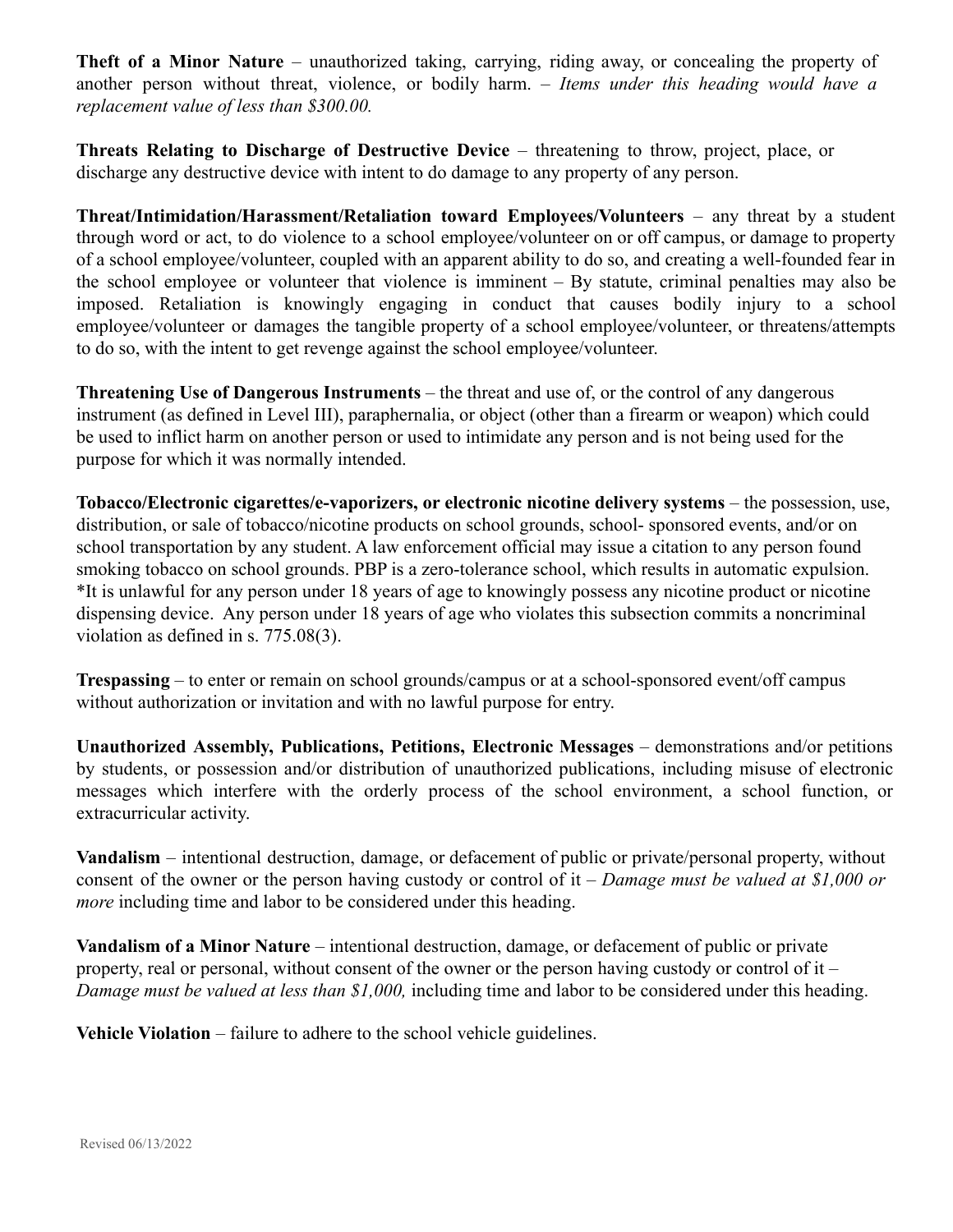**Weapon, Electric Weapon or Device, Dart-firing gun** – the possession, use, or control of any sword, sword cane, weapon, electric weapon or device, or dart-firing gun, whether- operable, inoperable, loaded or unloaded), razor blade, box cutter is prohibited – Weapon means any metallic knuckles, slingshot, billie clubs, tear gas gun, chemical weapon or device, or other deadly weapon except a common pocket knife, plastic knife, or blunt-bladed table knife. Electric Weapon or device means any device which, through the application or use of electrical current, is designed, redesigned, used, or intended to be used for offensive or defensive purposes, the destruction of life, or the infliction of injury. Dart-firing stun gun means any device having one or more darts that can deliver an electrical current. Bringing a weapon, electric weapon or device, or dart-firing gun to school, any school functions or onto any school sponsored transportation is prohibited. Pace Brantley Preparatory, will not tolerate weapons of any nature being taken on school property or at any school sponsored activity, whether on or off the school campus, in any manner at any time, and considers this notice as fair warning to all concerned of the serious consequences for violations of this policy. By statute, criminal prosecution may also result. [I: 27 (SESIR)]

### **PBP is a zero-tolerance school, which results in automatic expulsion**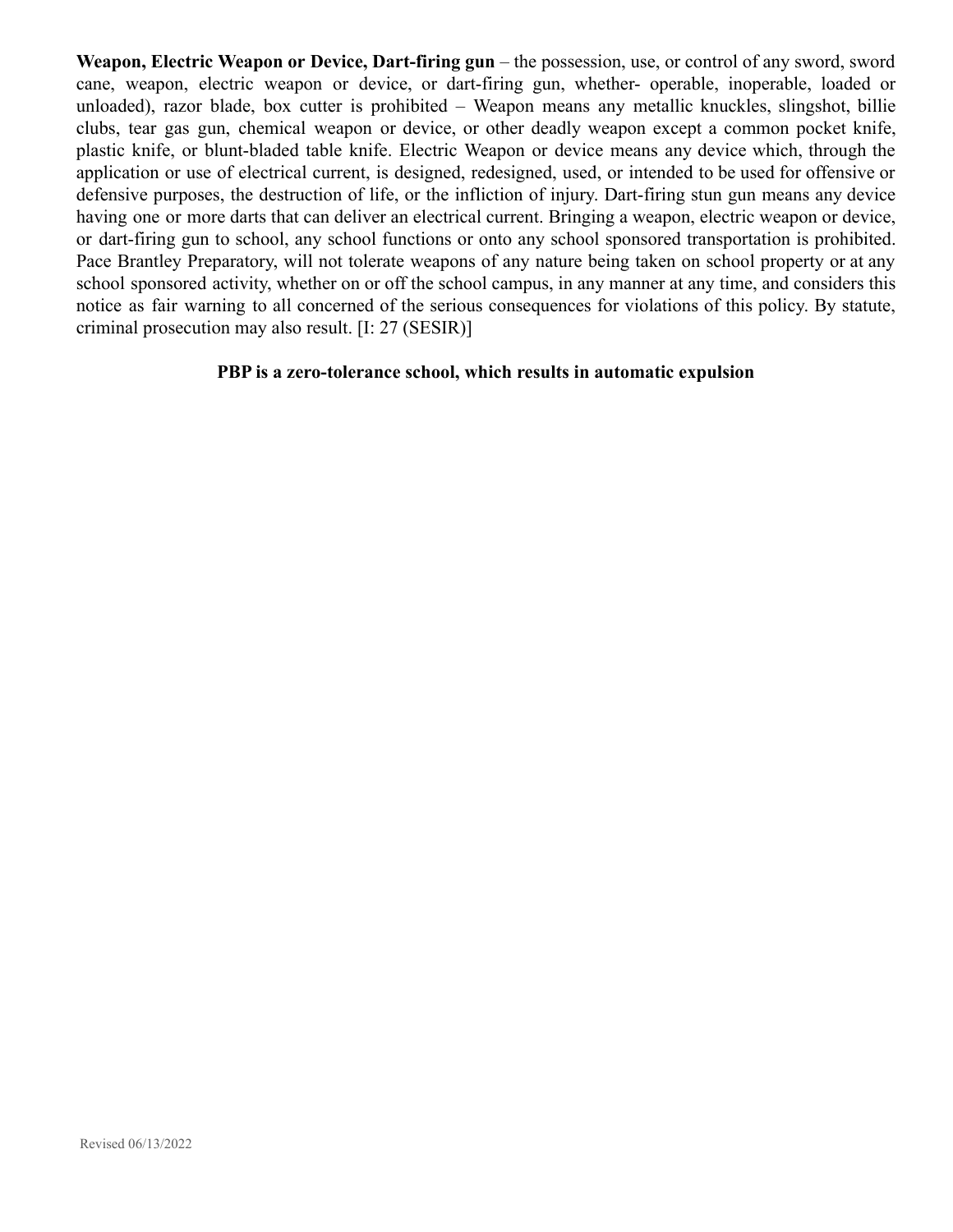# **STUDENT DETENTION, SEARCH AND SEIZURE**

### **I. Purpose**

A. A member of administration may temporarily detain and question a student when circumstances indicate that such student has committed, is committing, or is about to commit a violation of Florida Statutes or Pace Brantley rules. The purpose of this policy is to establish the parameters and procedures by which students enrolled in PBP may be subjected to search within the bounds established by law.

B. Administration may search students reasonably suspected of being in possession of contraband or other prohibited items while on Pace Brantley owned property or wherever students are under the official supervision of Pace Brantley employees, such as on field trips, at extracurricular activities, or while being transported to and from such places either by bus, by approved drivers, or by other means of conveyance. School personnel may conduct a warrantless search of a student's possessions, locker, vehicle, or any other storage area on school property when school personnel have reasonable suspicion that illegal, prohibited, or harmful items or substances, or stolen property may be concealed on the student's person or in a storage area.

#### **II. Reasonable Suspicion**

Reasonable suspicion requires school personnel to be able to articulate the facts and inferences that led them to believe that a violation of the law or the *Student Code of Conduct Handbook* had been or was being committed, and that a search could produce evidence of that violation. In making such a determination, school personnel may consider factors, including but not limited to:

- 1. their training and experience
- 2. their personal observation
- 3. the reliability of informant information
- 4. their previous experiences with the student to be searched
- 5. their knowledge of the student's age, reputation, and discipline record

6. the prevalence and/or seriousness of the suspected violation of the law or the Student Code of Conduct Handbook

7. the urgency to protect the health and safety of students, school personnel, and others

#### **III. Authority to Search**

The search of students, student possessions or storage areas is an action generally reserved for school administrators. Teachers, school security specialists, and other staff members who suspect a student may be in possession of illegal, prohibited, harmful items or substances, or stolen property should, whenever possible, notify a school administrator of their suspicion, rather than conducting a search themselves. School administrators will consider the facts of the situation along with the suspicions of the teacher, school security specialist, or other staff members, and if he/she determines there is justification for a search, will conduct the search in accordance with the guidelines outlined in this policy. In those situations where teachers, school security specialists, or other staff members are not able to notify a school administrator of their suspicions, and they determine an immediate search is warranted, they shall conduct the search in accordance with the guidelines outlined in this policy.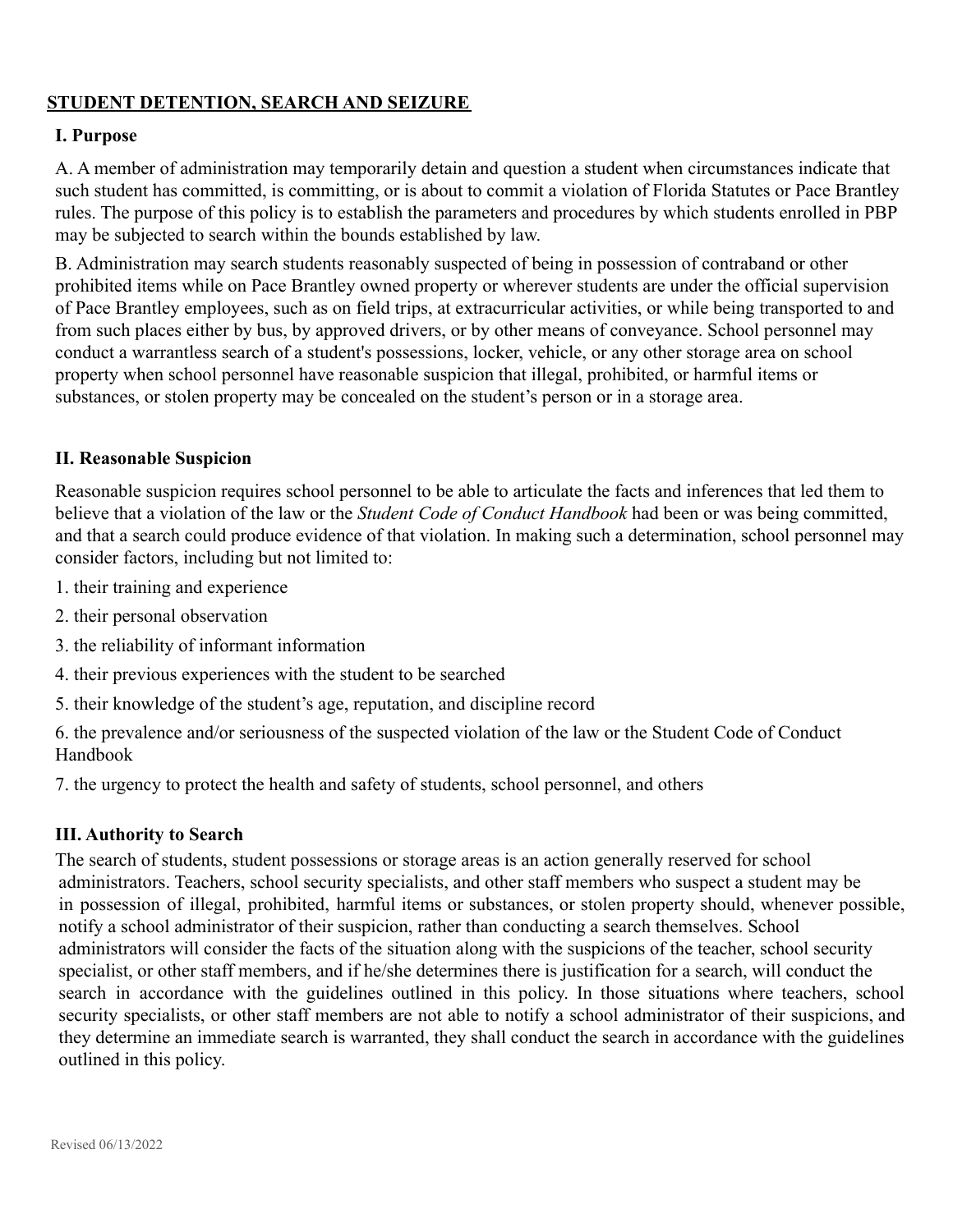## **IV. Searches Involving Law Enforcement Officers**

Law Enforcement Officers must have probable cause to conduct a search. Probable cause requires the officer to have a higher degree of certainty than school personnel that the search will uncover illegal, prohibited, harmful items or substances, or stolen property.

### **V. Random Searches**

The following searches may be conducted without individual suspicion of specific students being in possession of illegal, prohibited, harmful items or substances, or stolen property: canine search, electronic scanning devices, and drug tests for students who are on a behavior contract or students who participate in extracurricular activities.

# **BULLYING AND OTHER FORMS OF AGGRESSION**

**Bullying** is defined as willfully and repeatedly exercising power or control over another by systematically and chronically inflicting physical hurt or psychological distress on one or more students.

**Aggressive behavior** is defined as inappropriate conduct, whether a single isolated incident or repeated incidents that are serious enough to negatively impact a student's educational physical, or emotional well-being. It includes, but is not limited to, behaviors such as stalking, bullying/cyberbullying, intimidating, menacing, coercion, name-calling, teasing, taunting, making threats, and hazing.

**Relational aggression** is behavior that is intended to harm someone by damaging or manipulating his or her relationships with others. Relational aggression can include physical, verbal (malicious gossip, putdowns, insults, spreading rumors, lies, telling secrets, name calling and threats to withdraw friendships), or covert (body language, eye rolling, social exclusion, ignoring) aggression.

**Cyberstalking** means to engage in a course of conduct to communicate, or to cause to be communicated, words, images, or language by or through the use of electronic mail or electronic communication, directed at a specific person, causing substantial emotional distress to the person and serving no legitimate purpose.

**Cyberbullying** is the use of information and communication technologies such as e-mail, cell phone, pager, text messages, instant messages (IM), personal websites, and online personal pooling web sites, whether on or off school campus, to support deliberate, repeated, and hostile behavior by an individual or group, that is intended to threaten or harm others, or which causes emotional distress to an individual to substantially disrupt or interfere with the operation of a school or an individual student's ability to receive an education.

**Bullying should be reported directly to a teacher, Guidance Team Member, Principal, or Head of School immediately.**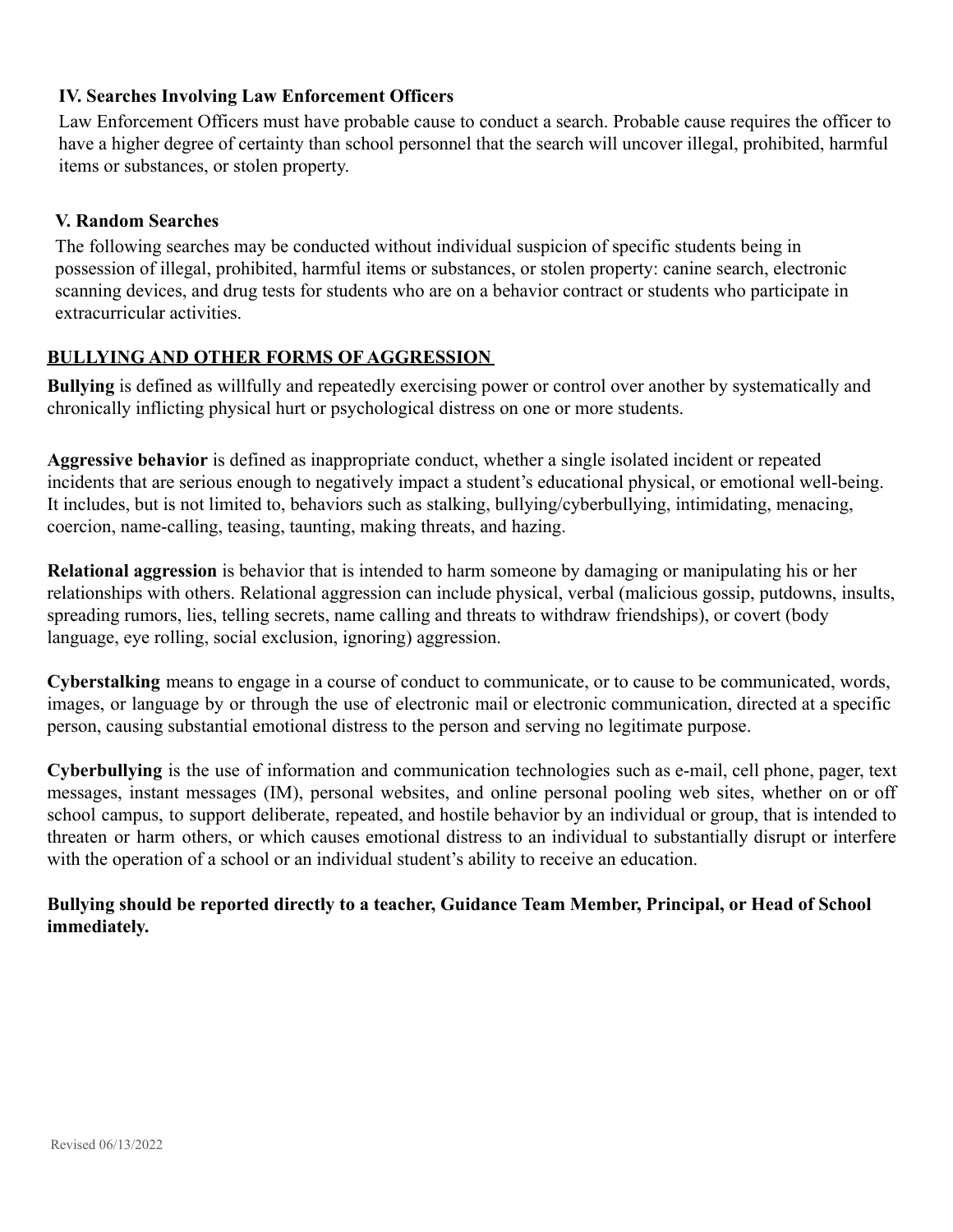**HARASSMENT –**The purpose of this policy is to inform and educate students of their responsibilities, rights, and complaint/grievance procedures with regards to harassment. Any threatening, insulting, or dehumanizing gesture, use of data or computer software, or written, verbal, or physical conduct that (1) places a student or school employee in reasonable fear of harm to his or her person or damage to his or her property, (2) has the effect of substantially interfering with a student's educational performance, opportunities, or benefits, or (3) has the effect of substantially disrupting the orderly operation of a school including any course of conduct directed at a specific person that causes substantial emotional distress in such a person and serves no legitimate purpose. The term "harassment" includes verbal or physical conduct that denigrates or shows hostility or aversion toward an individual. "Harassment" includes, but is not limited to: racial slurs, jokes, epithets, negative stereotyping, threats, intimidation, hostile acts, denigrating or hostile written or graphic material in student's possession or constructive possession (e.g. book bag, locker, etc.), worn, posted or circulated in the workplace or schools. The term also includes sexual harassment, which is defined as unwelcome sexual advances, requests for sexual favors, and other inappropriate verbal, non-verbal or physical conduct of a sexual nature when such conduct has the purpose or effect of unreasonably interfering with a student's educational performance.

Note: Students who report any of the above listed activities/information to the appropriate authorities may have their names held in confidence and Pace Brantley agrees not to release the student's name to any other student.

Speak-Out Hotline 1-800-423-8477: The "Speak-Out" program provides a monitored 24-hour hotline that allows students, parents, or community members to call anonymously and report concerns regarding drugs, weapons, violence, abuse, suicide, or other problems.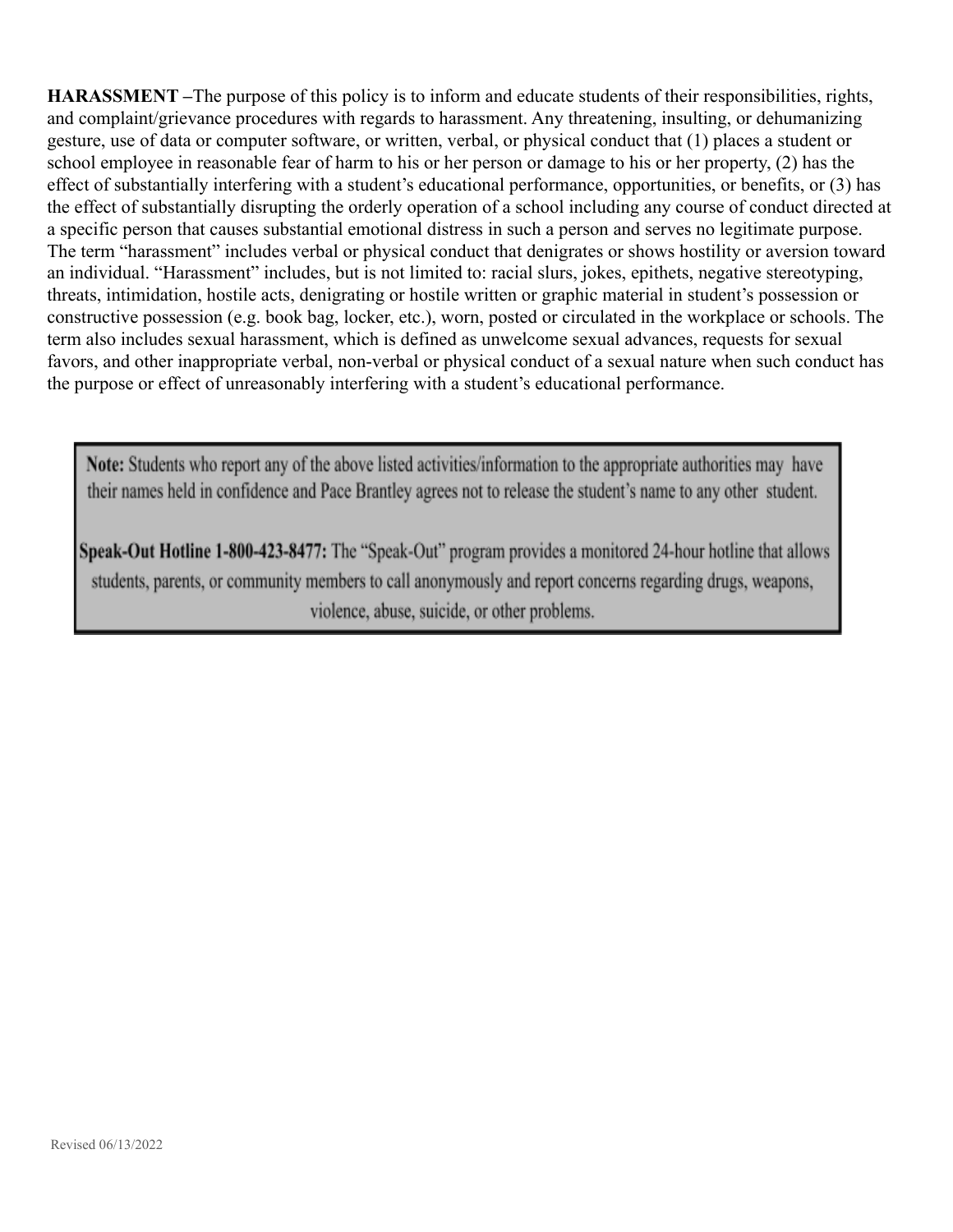# **ON CAMPUS HEALTH SERVICES**

A school nurse is on campus to serve as the Health Services Coordinator. The clinic provides care to students in any grade who become ill or injured while on campus. When notified of the need to go home, we request that your child be picked up from school within 60 minutes of receiving the call. If this is not possible, please consider making other arrangements to have your child picked up from school to prevent the spread of illness. We will have a "well" and "sick" area designated to prevent any cross contamination of germs.

## **WHEN STUDENTS SHOULD STAY HOME**

COVID-19, prevailing medical information, and preparations to best return to normal operations are in a constant state of flux and we ask that you show flexibility as conditions warrant. Our school nurse will be providing updated information regarding COVID-19 as we receive direction from officials from CDC, FLDOH, FCIS and FLDOE. Due to the continuous changes these will be sent to families in a separate notification. It is imperative that you read the information being sent to you as we all must work together to keep our PBP community safe.

To provide and maintain a healthy environment for your children, the faculty and staff at PBP ask that you review and comply with the following guidelines regarding health conditions that may require your child to stay home from school. Regardless of the severity of the health issue, children should not attend school if they are unable to comfortably participate in classroom activities or if they have any of the following illnesses:

**• Chickenpox-** Children may return to school only after scabs have formed to cover the infection (usually approximately 5-6 days after the onset of rash).

**• Common Cold-** Children should stay home if they have a chronic cough that disturbs class or nasal drainage that is unable to be managed by the child.

**• Conjunctivitis** -Bloodshot eyes accompanied by swollen lids and discharge are likely infectious. Children with "pink eye" should remain home until they have been treated with antibiotic eye drops for at least 24 hours.

**• Fever-** Children with a temperature of 100 degrees or higher should stay home from school and only return once they have been fever free for 24 hours without the use of medication, such as Tylenol (acetaminophen) or Motrin (ibuprofen).

**• Impetigo-** Children may return to school 24 hours after starting antibiotic treatment if they are fever free. Lesions should be covered.

**• Lice-** Children with lice – including live insects in their hair or nits within a quarter inch of the scalp – must remain at home until treated and the nits are completely removed. Parents must notify the clinic if their child has lice so we can properly screen their class and their sibling(s) class(es).

**Students who have been treated for lice must visit the clinic for a check before returning to their classroom.**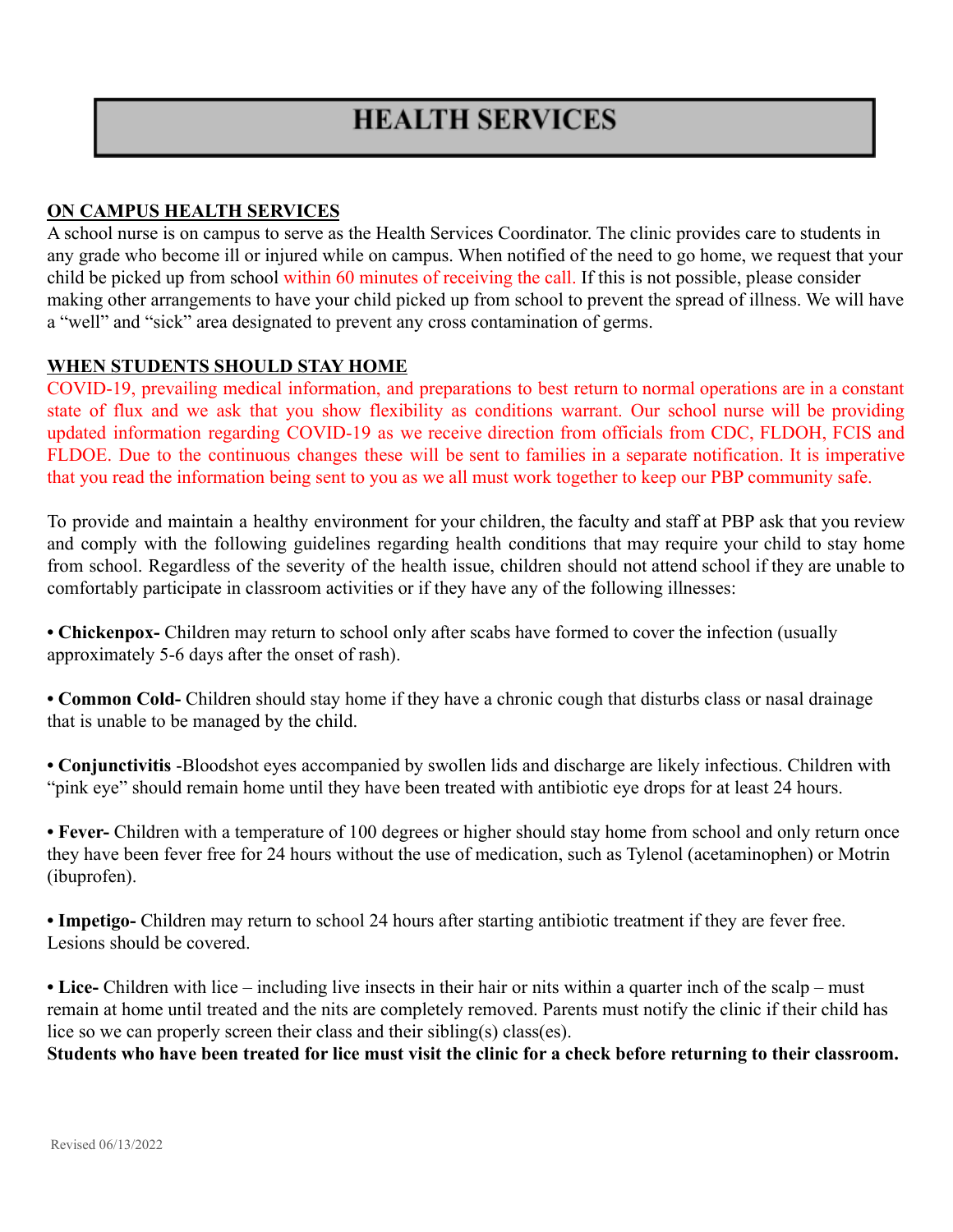**• Ringworm-** Circular scaly patches that are pink at the outer edge and normal skin color toward the center are likely due to a fungal infection that is commonly called ringworm. A child with ringworm may not return to school until 24 hours after treatment has begun.

**• Strep Throat-** A child who has been diagnosed with Strep throat may not return to school until they are fever free (unaided) and have been on antibiotics for 24 hours.

**• Vomiting and/or diarrhea-** Children should not attend school until 24 hours after the last episode of vomiting or diarrhea.

# **MEDICATION/HEALTH PROCEDURES**

# **Prescription Medication**

- All prescription medications with current date must be presented in the original container to the principal/designee. Parents/guardians shall bring medication to school and sign a Prescription Medication Consent Form (MIS 61D001).
- Directions/instructions on using the prescription shall be provided by the physician or pharmacist.
- The prescription medication shall be delivered to the office with the following information provided:
	- o Name and purpose of medication.
	- o Time medication to be administered must coincide with the doctor's order on the prescription.
	- o Approximate duration of medication.
	- o Reactions that might occur from the medication. Administration of Prescription Medication Consent Form (MIS 61D001) must be completed and signed by parent/guardian.
	- o Medication must be counted by the parents/guardians and the person receiving the medication and documented on the Medication Administration Form.
	- o All medication must be in the original container with a current date not to exceed 90 days and the label shall not be modified in any manner.
	- o The first dose of medication shall not be administered at school due to the possibility of allergic reaction.
	- o No more than a four (4) week supply should be delivered to the school at one time.
	- o All medication must be secured with a lock and key.
	- o A student that needs to carry an inhaler must have a doctor's statement and parent/guardian written consent on the Prescription Consent Form. Inhalers that are carried by the student must have a prescription label with the student's name on the inhaler itself.
	- o A student, who must carry an EpiPen on their person at school, will be required to have a Medical Procedure Form (MIS 61D018) completed and signed by physician and parent/guardian. The form must include a statement from the doctor and parent/guardian that the child must carry it on their person. A student who needs an EpiPen at school, but does not need to carry it, must have the Medical Procedure Form (MIS 61D018) completed and signed by the physician and parent/guardian. In both cases staff member(s) will be trained to assist and/or administer the EpiPen.
	- o Parents/guardians must notify, through written communication, the School Health Coordinator at the student's school about special health concerns or medication needs before field trips and other off-campus events including athletics. This written notification should be at least one week in advance for most medication or health concerns; however, the notification should be at least three weeks in advance for injectable medications or blood sugar monitoring.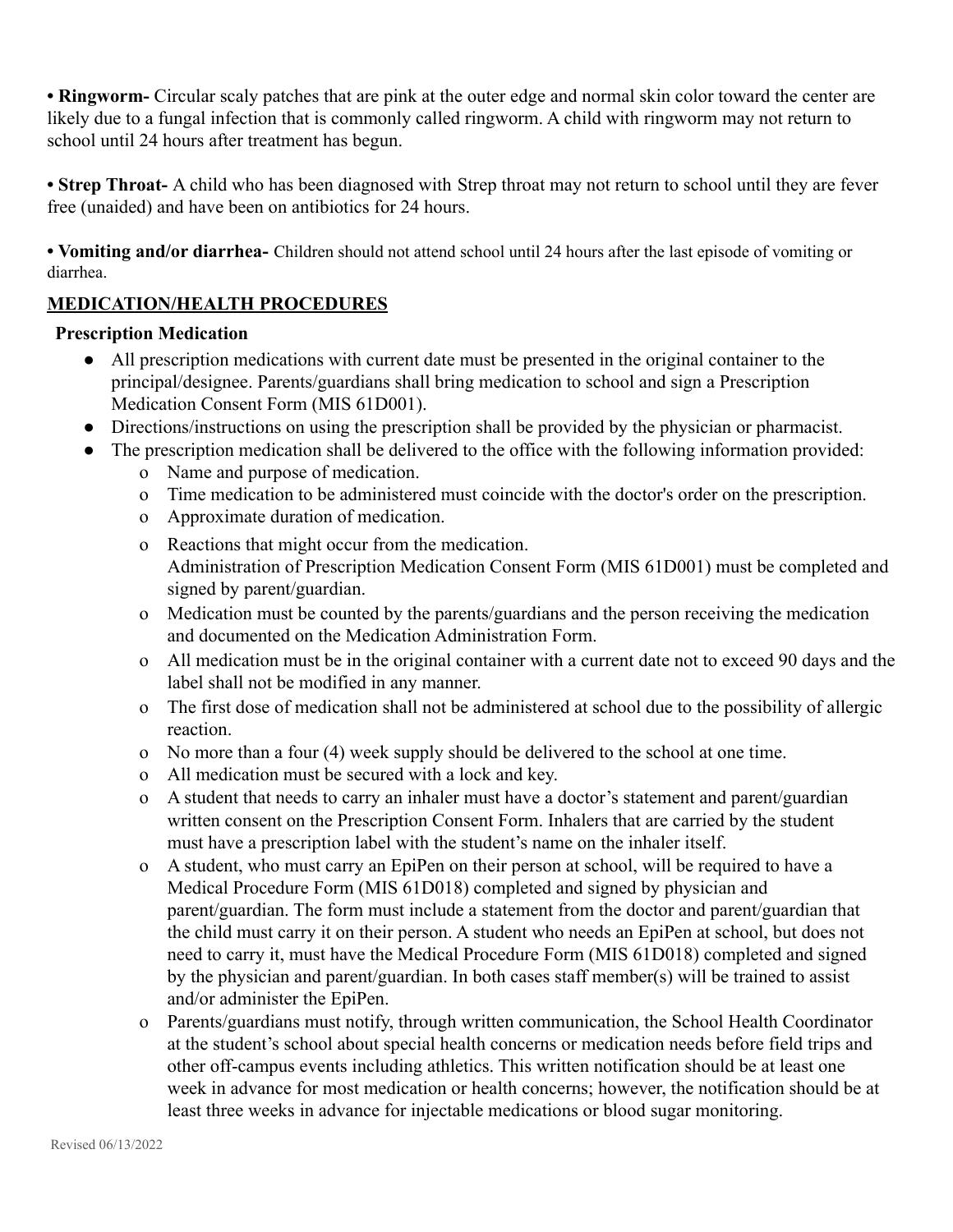- o No medication of any kind may be carried on a student's person.
- o Under no condition will children, including siblings, be allowed to share prescription medications.

## **Non-Prescription Medication**

- All non-prescription medication shall be delivered by parent/guardian.
- Non-prescription medication may be administered for 72 hours (three consecutive days) only with parental written consent on the Seminole County Schools Non-Prescription Form (MIS 61D003). After the 72-hour (three consecutive days) time frame, a standing order must be secured from the child's physician. The non-prescription medication shall be delivered to the office with the following information provided:
	- o Name and purpose of medication.
	- o Time and condition under which the medication is to be given.
	- o Specific instructions on the administration of the medication.
	- o Non-prescription medications are to be received in a new unopened container with 30 or less pills or no more than one-month supply.
	- o The consent form (MIS 61D003) must be completed and signed by parents/guardians.
	- o The first dose of any medication shall not be administered during school hours due to the possibility of allergic reaction.
	- o All medication must be in the original container and stored under lock and key.
	- o Parents/guardians must notify, through written communication, the School Health Coordinator at the student's school about special health concerns or medication needs before field trips and other off-campus events including athletics. This written notification should be at least one week in advance for most medication or health concerns; however, the notification should be at least three weeks in advance for injectable medications or blood sugar monitoring.
	- o No medication of any kind may be carried on a student's person.
- o Under no condition will children, including siblings, be allowed to share prescription medications. **Note: Violation of the Medication/Medical Procedures Policy will result in an infraction.**

# Required Health Care Plans

Health Care Plans are developed under order of a licensed physician. If your child has a medical condition diagnosed by a licensed physician that may require a formal Health Care Plan, please contact your primary care doctor. Parent(s) must provide current medical documentation annually. Parents must notify, through written communication, the School Health Coordinator at the student's school about special health concerns or medication needs before field trips and other off-campus events including athletics. This notification should be at least one week in advance for most medication or health concerns; however, the notification should be at least three weeks in advance for injectable medications or blood sugar monitoring.

# **Pediculosis (Head Lice)**

- Pediculosis (head lice) has become common in school. It is highly transmittable, and all age groups are susceptible. Parents/guardians are responsible for checking their son/daughter's head for lice and their eggs (nits), even if the most common symptom of itching is not present. If lice or nits are found, it is important to treat the student and carefully monitor other family members.
- Students cannot be sent to school if any nits or lice are present in the student's hair. When students return to school, they shall be checked by the School Nurse.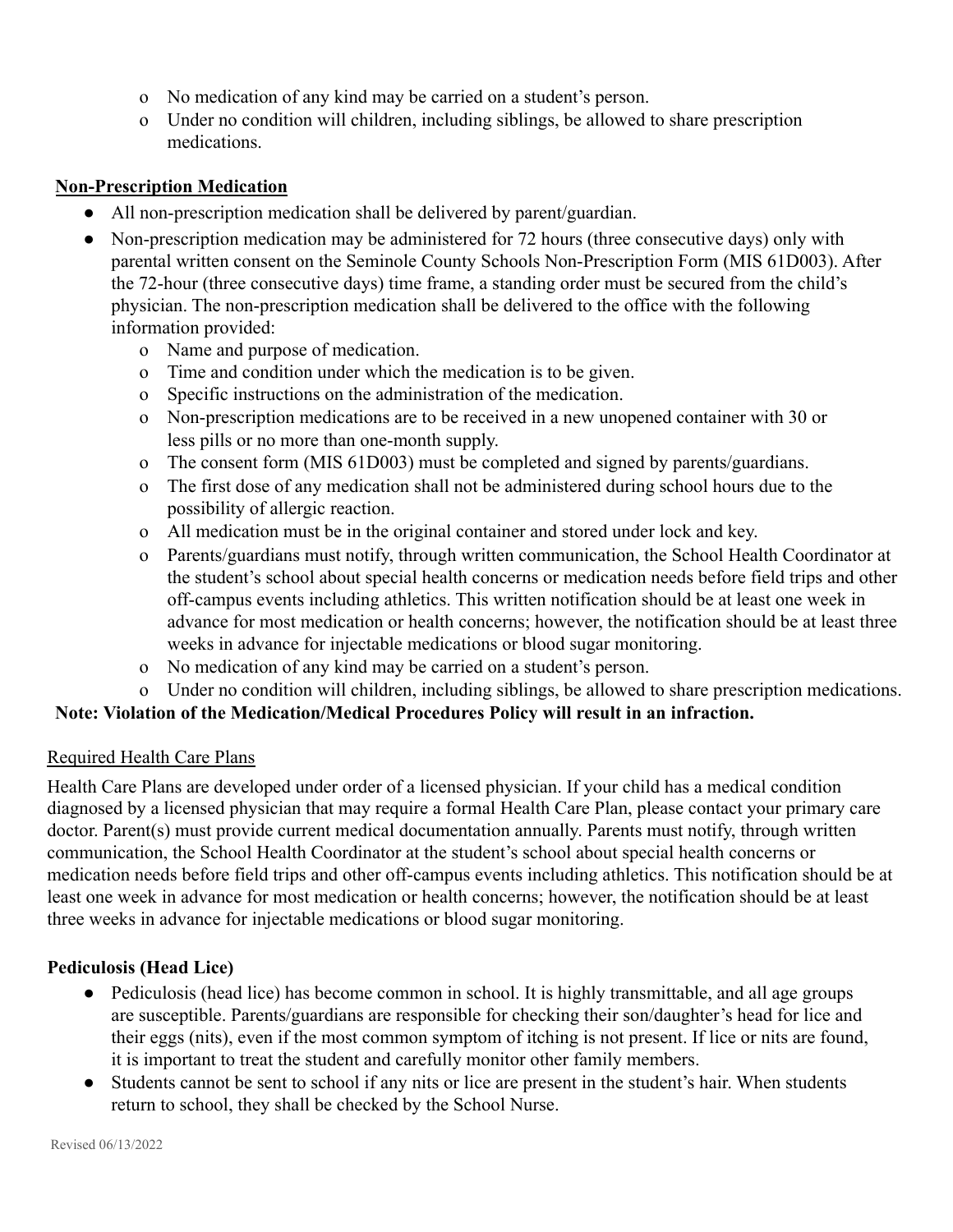• Pace Brantley Preparatory has a "no-nit" policy which means students may not attend school if nits remain in the hair after treatment. Any student that is identified as having head lice will be sent home with instructions for treating the child and the home. The student should be treated; nits removed and returned to school the following day. When a student has been sent home due to head lice, the parent/guardian must bring the student to school for recheck before returning to class. If the student is free of lice and nits, the student will be given a pass to return to class. We do not wish to exclude any student from class; however, head lice can cause secondary health problems and must not be allowed to become an epidemic in our school. Parents/guardians need to instruct their students not to share brushes, combs, hats, or other personal items with others to avoid infestation. Instructions for treatment for head lice can be obtained from the Seminole County Health Department and your son/daughter's school.

# **NO SHARING FOOD POLICY**

Due to students with allergies we have adopted a non-sharing food policy during snack, lunch, and other school events.

## **PARTIES POLICY**

For any celebrations including, but not limited to, birthday and holiday class parties, students may bring non-edible items, such as stickers, pencils, erasers, trinkets, etc. to share with their classmates. Food items are not allowed.

## **SERVICE PROVIDER NOTES**

For a student to sit out/not participate in PE or recess a note from a physician is required.

For a student to remain inside during snack or lunch, a note from a service provider, such as a physician or therapist is required.

A doctor's note is required to participate in any physical activity after a sustained injury (medically documented).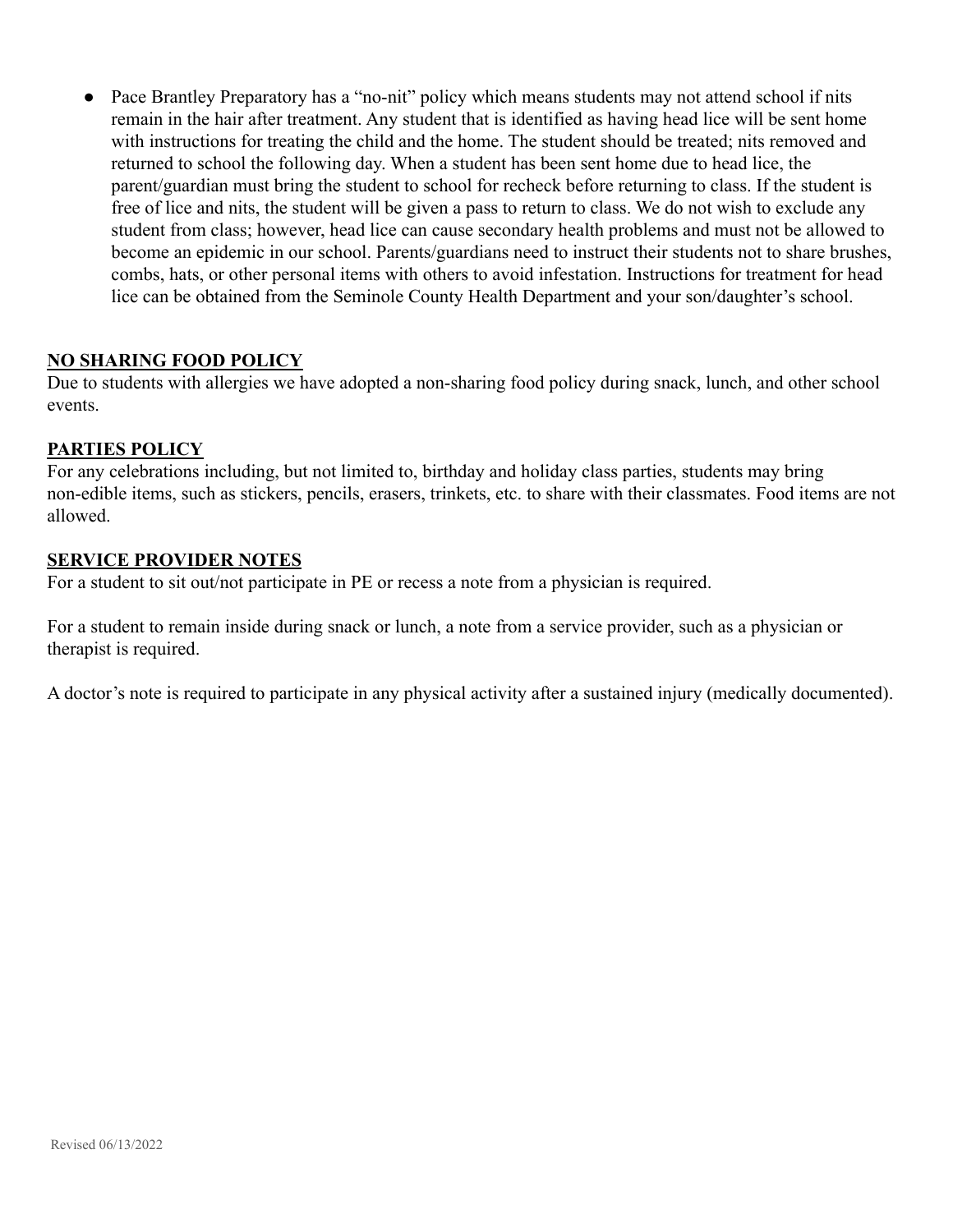# **STUDENT PARKING**

# **STUDENT PARKING/VEHICLE RULES**

The parking of a student's vehicle on campus is a privilege that is granted by Pace Brantley Preparatory. Students who repeatedly violate campus-parking rules may have their privilege revoked and/or are subject to disciplinary consequences. School authorities have the right to inspect any parked vehicles on campus to ensure the health, safety, and welfare of all students and staff. **Student drivers will have to purchase a parking decal and have it displayed in the car window each day.**

**Note: Privileges & Responsibilities: Parents/Guardians are encouraged to review Florida law pertaining to the** operation of motor vehicles by their children. High school students with operator's licenses may not be legally allowed to drive their vehicle home after a late activity. It is the student and parent's responsibility to know the law.

- students will not be permitted to drive any vehicle to school until filing the written consent of the student's parent/guardian and a written agreement to comply with all rules of Pace Brantley Preparatory with the Student Services Team. Students parking vehicles on campus without authorization are subject to disciplinary consequences
- students shall park cars driven to school in the area designated for student parking
- students who park a vehicle on a school campus are presumed to know what is contained in the vehicle and will be held accountable for any weapons, drugs, contraband, etc. which may be found in the vehicle
- no student shall loiter in or around the parking area or areas
- students shall not occupy cars during class hours, between classes, or before or after school, except as they arrive and leave for the school day and travel to and from approved programs at other locations
- students must follow all Florida Department of Motor Vehicle (DMV) traffic laws and regulations while on school property
- students who arrive after 8:30 AM will be considered late. Each student driver is allowed to be late only 5 times in a quarter. If a student exceeds 5 late arrivals, his/her driving privilege will be revoked for the remainder of the semester.
- students with grades below a 70 % (D or F) on a Progress Report or Report Card will have their driving privileges revoked until the grade(s) are improved to a 70% or higher, and Administration has approved reinstatement of driving privileges
- students with unsatisfactory behavior will have their driving privileges revoked
- students are responsible for all items in their vehicles. School authorities have the right to inspect any parked vehicles on campus to ensure the health, safety, and welfare of all students and staff.
- when it is absolutely necessary that a student driver must leave school during the school day, parents are required to call the front office, even if a student is of legal adult age. Handwritten notes will be verified by a follow-up phone call for parent confirmation. Students will not be released by handwritten notes only.

## **Failure to follow any of the above guidelines will result in revocation of campus driving privileges.**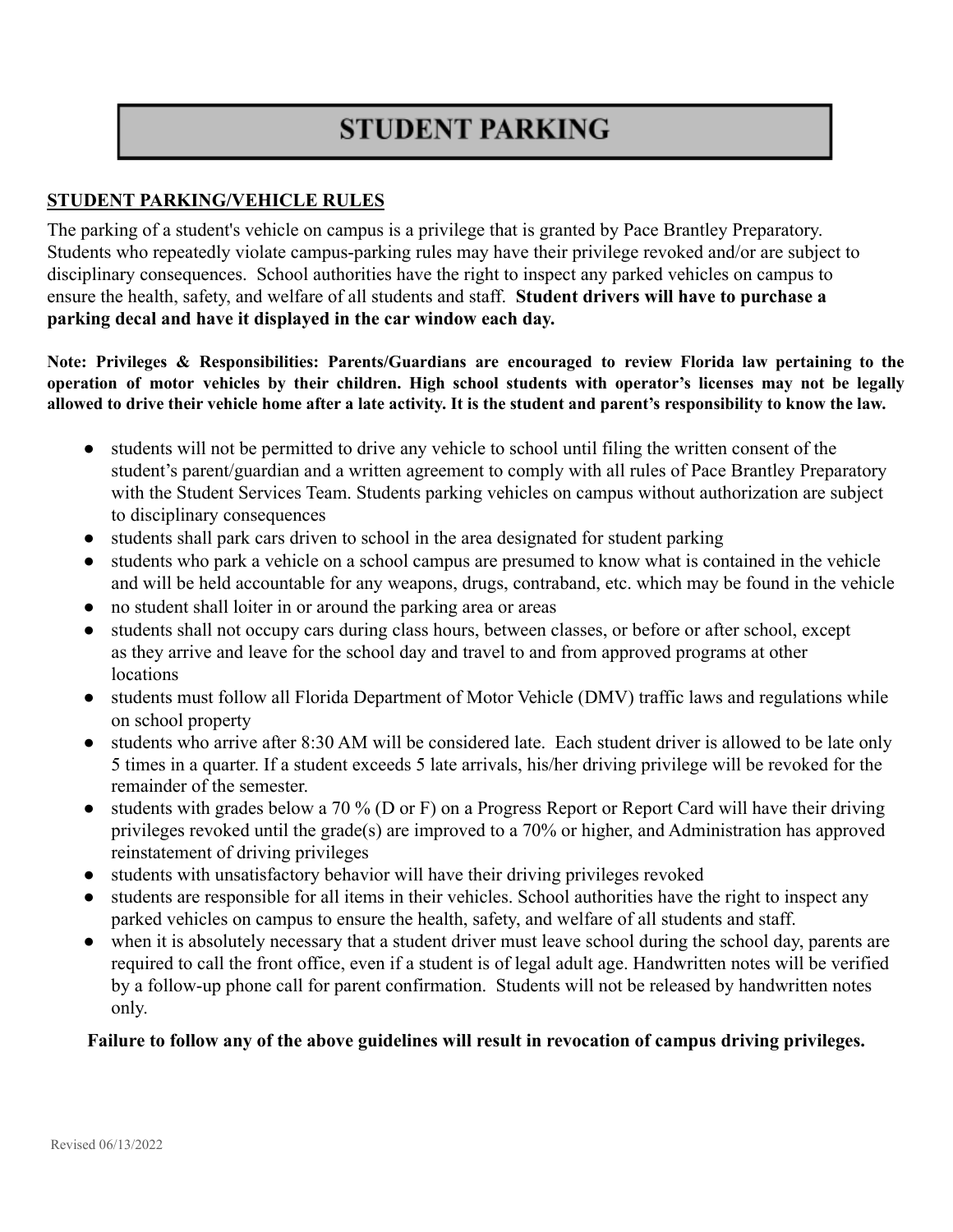# **ARRIVAL/DISMISSAL**

# **ARRIVAL/DISMISSAL** (times and locations are subject to change)

The safety of Pace Brantley students is of paramount concern, particularly when it is traffic related.

Families must abide by the following procedures:

- PBP personnel are assigned to ensure a safe and efficient flow of arrival, dismissal, and traffic. For the safety of pedestrians and fellow vehicle traffic, please afford the Pace Brantley personnel your attention and courtesy.
- All vehicles are required to have a Pace Brantley decal/hang tag visible.
	- **o All vehicles without a decal will be sent to the front office**
- **● Please do not arrive earlier than 8:00am. unless the student is attending morning care**
- All students must remain in their vehicle until Pace Brantley personnel are present for arrival
- The designated student drop-off area is located in the rear of the school
- Refrain from using cellular phones or other distracting devices while operating motor vehicles on campus

## **● Arrival**

- o Arrival traffic should line up in the right lane only
- o Be sure to pull as far forward in the line as possible
- o Do not stop on or block the crosswalk
- o Max speed on campus is 5 mph
- o Students are not permitted to be dropped off at the front office prior to 8:30am

## **● Dismissal**

- o Parents can arrive to campus 15 minutes prior to dismissal
- o 2 lines will be formed for dismissal around the car loop
- o Be sure to pull as far forward in the line as possible
- o Do not stop on or block the crosswalk
- o Max speed on campus is 5 mph
- o Follow all directions from Pace Brantley dismissal team
- o Remain in your vehicle
- o Be patient and understanding as delays may occur
- o Refrain from using cellular phones or other distracting devices while operating motor vehicles on campus

## **● Front Office Dismissal**

Students may not be dismissed from the front office after 2:30 pm (1:30 pm on Wednesdays). After this time, the front office will direct you to join the pick up line. Phone calls will no longer be accepted to have your student brought up to the front office. The front office will call for your student only when a parent/guardian is present.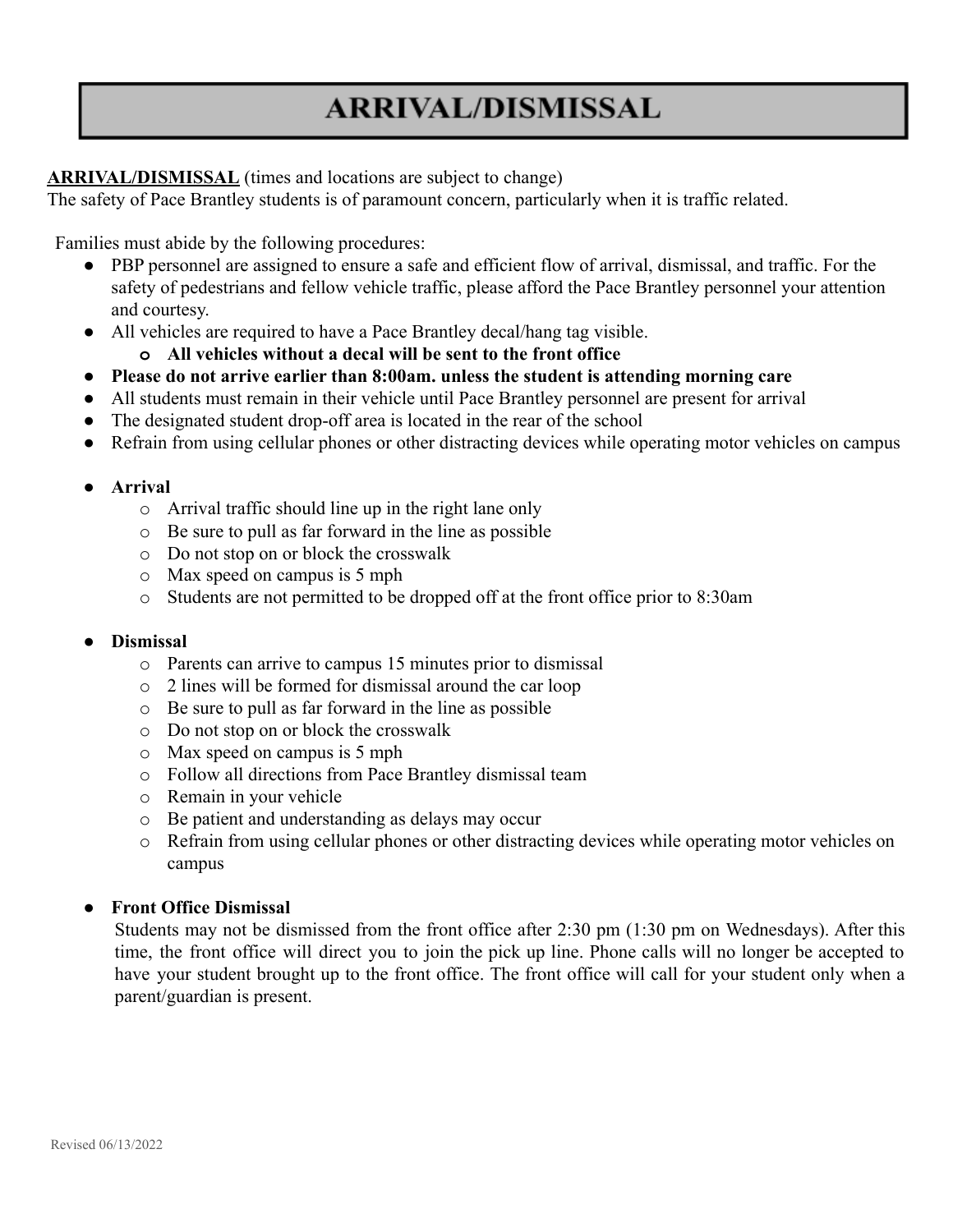# **BEFORE CARE/AFTER CARE**

- Before school care is available beginning at **7:15am**
- After school care is available until **5:30pm**
- Monthly registration is required for Before and After Care services
- If your child remains on campus 15 minutes past dismissal time, they will be sent to after care and you will be charged the daily rate (if the child does not regularly attend after care)
- Accounts of children picked up after **5:30pm** will incur a late pick-up fee.